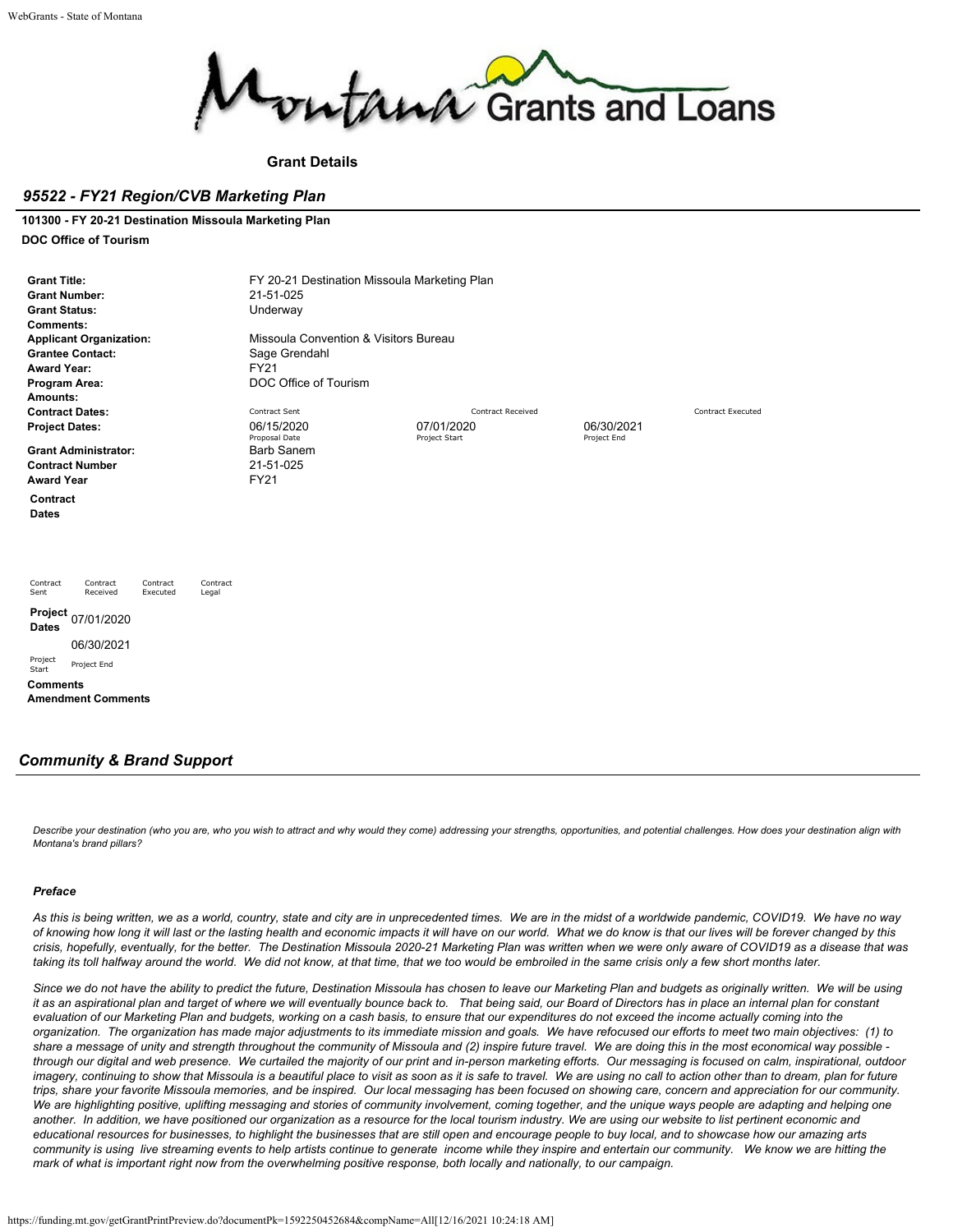*When we do begin to see signs of a desire by people to travel again and a desire by our community to welcome them, we will be ready to immediately react. Believing that our direct drive markets will be the first to come back, we will have a campaign ready. Then we will remain flexible to react to the remaining markets - direct flight, small meetings and sporting events, and eventually large meetings and events. Throughout this time our team will be staying in close contact with our leisure travelers, meeting and event planners to stay top-of-mind.*

*Though the tourism industry is taking a massive blow with this crisis, it is also the industry that will lead the recovery of the country, our state, and our city. As we have shown so many times before, we are resilient and can respond quickly to market changes. Missoula has the perfect combination of assets to rebound quickly – safety, abundant recreation, clean air and water, inspirational arts, history and culture, unique attractions and, most importantly, wide-open spaces and relatively few people.*

#### **THERE'S THIS PLACE**

Destination Missoula is committed to upholding the Montana State Tourism brand pillars while promoting Missoula as a unique and transcendent destination where wanderlust is indulged and discovery is a given.

As we market Missoula we play to its strengths, of which there are a multitude. We also think ahead and take into account opportunities on the horizon that we can use to Destination Missoula's advantage. As a team, we keep our eyes open to inevitable challenges and work toward solving them efficiently and effectively. And we do it all with a foundation of pure gratitude that we get to live in and tout such an exceptional place.

#### IDENTITY

In a valley that unfolds at the confluence of three rivers and seven wilderness areas, Missoula, Montana, is anything but ordinary. Here, nature inspires a philosophy of slowing your pace to mountain time, living out loud and taking it all in. Adventure is always top of mind in this paradise where recreation is second-to-none and a balanced and full life is priority number one.

Missoula is the second-largest city in Montana, but to those visitors from large urban areas, Missoula is a vibrant, eclectic and authentic small town bursting with charm and personality, perfectly situated halfway between Montana's two awe-inspiring treasures—Glacier and Yellowstone national parks.

Served by Missoula International Airport and three major highways, Missoula is the ideal hub from which to explore the many wonders of Montana. Accessibility to world-class recreation makes Missoula an unparalleled place for outdoor exploration. Where else can you hit up one of the West's best farmers markets, kayak or river surf right downtown, and hike or bike an epically scenic trail in 60,000 acres of wilderness (and wash it all down with a finely-crafted Montana beer, good food and friendly conversation at a local brewery) all in the same day?

Missoula is also a regional destination for shopping and dining, featuring three distinct shopping districts and an abundance of eateries and places to drink—like fine dining, authentic steakhouses, food trucks, iconic taco joints, cafés, coffee shops, distilleries and taprooms—with something to fit all budgets and palates.

Missoula is Montana's most cosmopolitan and diverse community and the heart of arts and culture in the state, blending contemporary culture and historical heritage seamlessly. Visitors find this arts and cultural hub brimming with a seemingly endless array of entertainment and events. Think symphony, theater, film festivals, nationally recognized artists live in concert, author readings at independent bookstores, college sports, ballet, opera and even roller derby. And, Missoula proudly lives our history, from Native Americans and the Lewis and Clark Expedition to smokejumpers and Glacial Lake Missoula. Missoula is also a regional hub and state leader in commerce, education and health care.

Some might call it unique, cool or hip. Others will experience it as serene, welcoming and replete with natural beauty. Missoula is alive, pulsating with a unique small mountain-town spirit, offering pristine open spaces, places to go, incredible things to see and do and the best people around. Missoula's unique character is shown through marketing efforts, while incorporating brand fonts, colors and stunning, authentic imagery.

#### **MISSION STATEMENT**

*Marketing Missoula and surrounding areas as a premiere travel destination, thereby creating vibrant growth in the economy and enhancing quality of life.*

#### STRENGTHS

### ARTS AND CULTURE

Nurtured by nature, culture is alive and well in Missoula, home to the most diverse and extensive arts and music community in Montana. From writers to performing artists, from painters to photographers, from historians to museum curators, all are inspired by the beauty, charm and roots of their surroundings. Missoula is fortunate to be home to numerous famous and creative people who add a dimension and depth to the community that is usually only seen in larger cities. Regionally, nationally and, in many cases, internationally renowned, Missoula's cultural community creates an essence that urban travelers want but do not expect in Montana, making Missoula a surprisingly unique destination with an allure that draws visitors back again and again.

#### IMMEDIACY OF ACCESS

In Missoula, the great outdoors really are right outside your door and a river really does run through it. On any given day anglers are gracefully casting in the Clark Fork River. Downstream, kayakers and river surfers perform athletic feats atop the man-made Brennan's Wave. Tubing is an alternative form of transportation in the summer as people ride the river right through town, sometimes on their lunch

breaks! Off the water, the trail system that crisscrosses the city keeps people grounded, and bicyclists ride on the country's friendliest streets. The surrounding hills and mountains offer a powder paradise for winter lovers, like backcountry and cross-country skiing, plus Montana's Snowbowl, providing downhill adventure right in Missoula's backyard. So, whether you run, ski, paddleboard, river surf, kayak, bike, hunt, fish, hike, backpack, float or camp, you can indulge your passion in and minutes from Missoula.

#### REGIONAL HUB

Missoula is a regional center for retail, health care, education, forestry, ecology, transportation and culture. People come from across the state and region to shop in Missoula's historic downtown boutiques and at Southgate Mall—Western Montana's largest mall. The preeminent health care provided by renowned physicians and hospitals makes Missoula a center for Western Montana's health care. Home to the University of Montana, Missoula hosts students from around the world who seek an education that is highly valued and recognized on a campus that is one of the country's most picturesque. This level of education also produces a population of "top in the field" professionals who work in and serve our community. In order to support these industries, Missoula must also be a transportation hub. Missoula can be reached by two major highways—U.S. Highway 93 and State Highway 200—and Interstate Highway 90. Missoula International Airport hosts six major air carriers and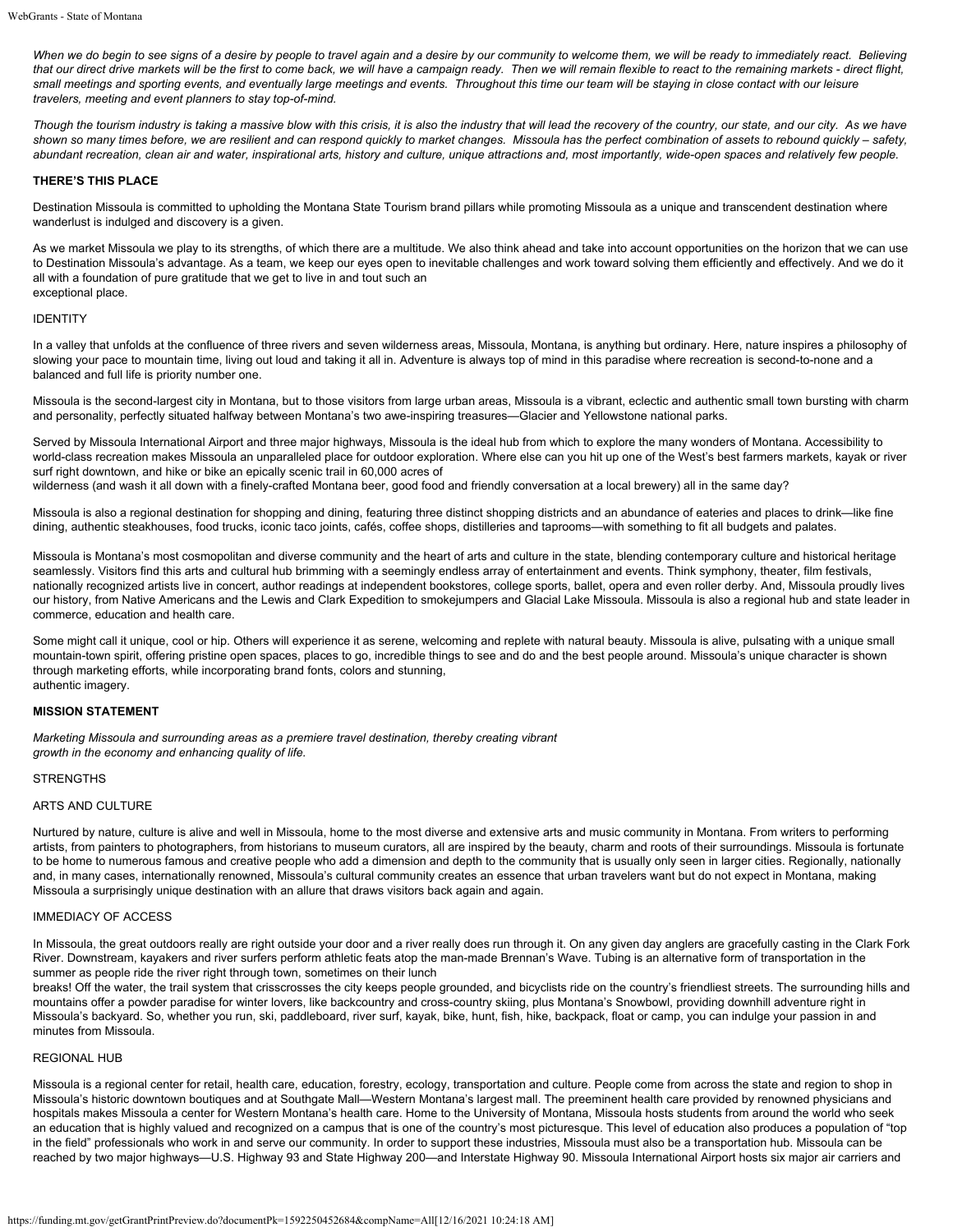has non-stop flights to Portland, Seattle, San Francisco, Oakland, Los Angeles, Phoenix, Las Vegas, Denver, Atlanta, Minneapolis, Dallas, Salt Lake City and Chicago. With over 59,333 more seats in the market than last year, Missoula is quickly becoming an accessible and affordable destination hub. The Missoula airport is currently undergoing a massive expansion project and by 2021, there will be more terminals and more flights into Missoula.

NON-STOP FLIGHTS TO MISSOULA

- SEATTLE
- PORTLAND
- MINNEAPOLIS/ST.PAUL
- **SALT LAKE CITY**
- OAKLAND\*
- CHICAGO\*
- DENVER
- SAN FRANCISCO\*
- LAS VEGAS
- LOS ANGELES\*
- ATLANTA\*
- PHOENIX/MESA
- DALLAS
- 
- \* SEASONAL NONSTOP FLIGHTS

## SPORTS AND ADVENTURE

In Missoula, we play long after the game is over because our outfield is endless. Our proximity to three pristine rivers and seven wilderness areas, and within 100 miles of five ski areas, means adventure is virtually limitless here. We're a recreation hot spot where play is revered and where teams come together for the love of sport and play nurtured by natural beauty and fresh mountain air. Missoula is also home to a professional baseball team - The Missoula Paddleheads, UM Griz sporting events and the world-famous Missoula Marathon. This Boston qualifying race has been named #1 marathon for three years straight by Runner's World, and this year was named the #2 marathon in the U.S. by BibRave. Runner's World was quoted as saying:

*"'For Missoula, a ton of runners cited the community support being second to none,' said Jessica Murphy, cofounder of BibRave. 'The entire town really comes out to support the race all weekend long.' Not only that, but the constant view of the mountains serves as inspiration for runners. Thi s flat, Boston-qualifying course is sure to please." (Runner's World 2019).*

Having also hosted such events as the U.S. Freestyle Kayak Championships, USA Cycling Pro XCT and USA Cycling Collegiate Men's Mountain Bike Championship for two years , Missoula has a proven track record for hosting major recreation-based events. Missoula's Minor League Baseball team, the Missoula PaddleHeads (formerly the Osprey) won the "Best New Look" Logo contest from the MLB in 2019, and

their stadium at Ogren Park offers a great spot to enjoy baseball and the sun under Missoula's summer skies.

#### **STRENGTHS**

Missoula successfully hosted the 2017 and 2018 USA Cycling Collegiate Mountain Bike National Championships. Destination Missoula and the Missoula Tourism Business Improvement District worked for a number of years in close collaboration with the USAC to bring this opportunity into Montana. Through a close partnership with the biking community in Missoula and Destination Missoula's proven track record with Missoula XC, Destination Missoula has been able to bring top collegiate athletes and future Olympians from across the country to compete in Missoula. By successfully hosting these events at the collegiate level, Missoula is now on track to successfully bid for USAC professional racing.

Missoula is also proud to be the host city for University of Montana athletics, where Montana Grizzly pride runs deep. Grizzly athletics brings people from across the region to enjoy Missoula's unwavering tradition of college sports. In January of 2020, Stadium Journey Magazine ranked all the FCS stadiums across the country, and Washington Grizzly Stadium came in as #2. Stadiums were ranked on food and beverage inside the stadium, overall atmosphere, neighborhood where the stadium resides, the fans, access to and inside the stadium, overall return on investment and unique features not covered in other categories. "When one thinks of Montana one might think of wide open spaces. But Washington-Grizzly Stadium is wedged into the University of Montana campus at the junction of Mount Sentinel and the Clark Fork River with very little room to spare," says Jason Karp. "The density of the stadium and campus generates an energy that transmits to the tailgate parties happening on almost every spare patch of grass creating a festive environment on game day in Missoula."

Missoula's much-anticipated Fort Missoula Regional Park made its debut in the spring of 2017, with the opening of the soccer/multi-use fields and facilities at the west end of the park. In June of 2018 the fully completed park was opened to the public. The regional park features a five-field, lighted softball complex with moveable fences, two additional softball fields, nine full-size multi-use fields for soccer,

football, lacrosse and rugby, one lighted artificial turf multi-use field, pickleball, basketball and volleyball courts. The addition of these amenities allows Missoula to bid for and host major tournaments that Destination Missoula previously not been able to for lack of infrastructure. These tournaments will have a significant economic impact on Missoula. This new park is the realization of a years-long effort to create a recreation epicenter in Missoula, including walking trails, open space, playgrounds, picnic shelters and pavilions, historic interpretation and more. Since the opening of the Park, Destination Missoula has supported their efforts with 20 leads to TBID hotels for a potential of over 10,459 room nights.

#### MUSIC AND ENTERTAINMENT

Part of our charm is that we march to the beat of our own drum here in Missoula, and we wholeheartedly celebrate the mountain sound and the rhythm the rivers afford. Missoula's music scene is broad, running the gamut from orchestral to bluegrass and country to hip hop, and the city has hosted such icons as Pearl Jam, Paul McCartney, The Rolling Stones, Mumford and Sons, Chris Stapleton, Sheryl

Crow and many more. The line up for 2020 is already wildly impressive—Guns N Roses, Brandi Carlisle, Ben Folds, Vampire Weekend and the Avett Brothers, to name a few headliners. Missoula's outdoor venues steal the scene during the summer. Ogren Park at Allegiance Field is a go-to for summer entertainment for crowds up to 10,000 people. Summer 2017 saw two outdoor amphitheaters open. Big Sky Brewing upgraded their concert facilities to feature an amphitheater next to the brewery with a capacity of 5,000. The 4,000 seat Kettlehouse Amphitheater in Bonner (7 miles from Missoula) sits along the banks of the beautiful Blackfoot River. With a vast and seemingly endless array of arts and entertainment events and an abundance of restaurants, cafés, coffee houses, breweries, wine bars and distilleries, having fun off the trail is just as easy to do. The varied music venues in Missoula are receiving national acclaim with The Top Hat and The Wilma listed in Pollstar's Top 100 Clubs and the Kettlehouse Amphitheater listed in the Top 100 Amphitheaters in the US!

### **NIGHTLIFF**

For a small town, Missoula surprises with a nightlife scene that is the perfect combination of laid back and trendy. Whether visitors are looking for upscale dining and cocktails or dive atmospheres, they will find affordable fare, great ambiance and many options throughout the entire town. The Dram Shop opening up in the Southgate Mall neighborhood provides a downtown flare to an area where many visitors stay outside of the heart of the city. First Friday Gallery Night is consistently a favorite for visitors where they can mingle with locals, have complimentary beverages and snacks and take in local artwork. The additional storefronts in the Mercantile Building have provided increased options for dining and nightlife and extended the already-vibrant downtown scene in Missoula.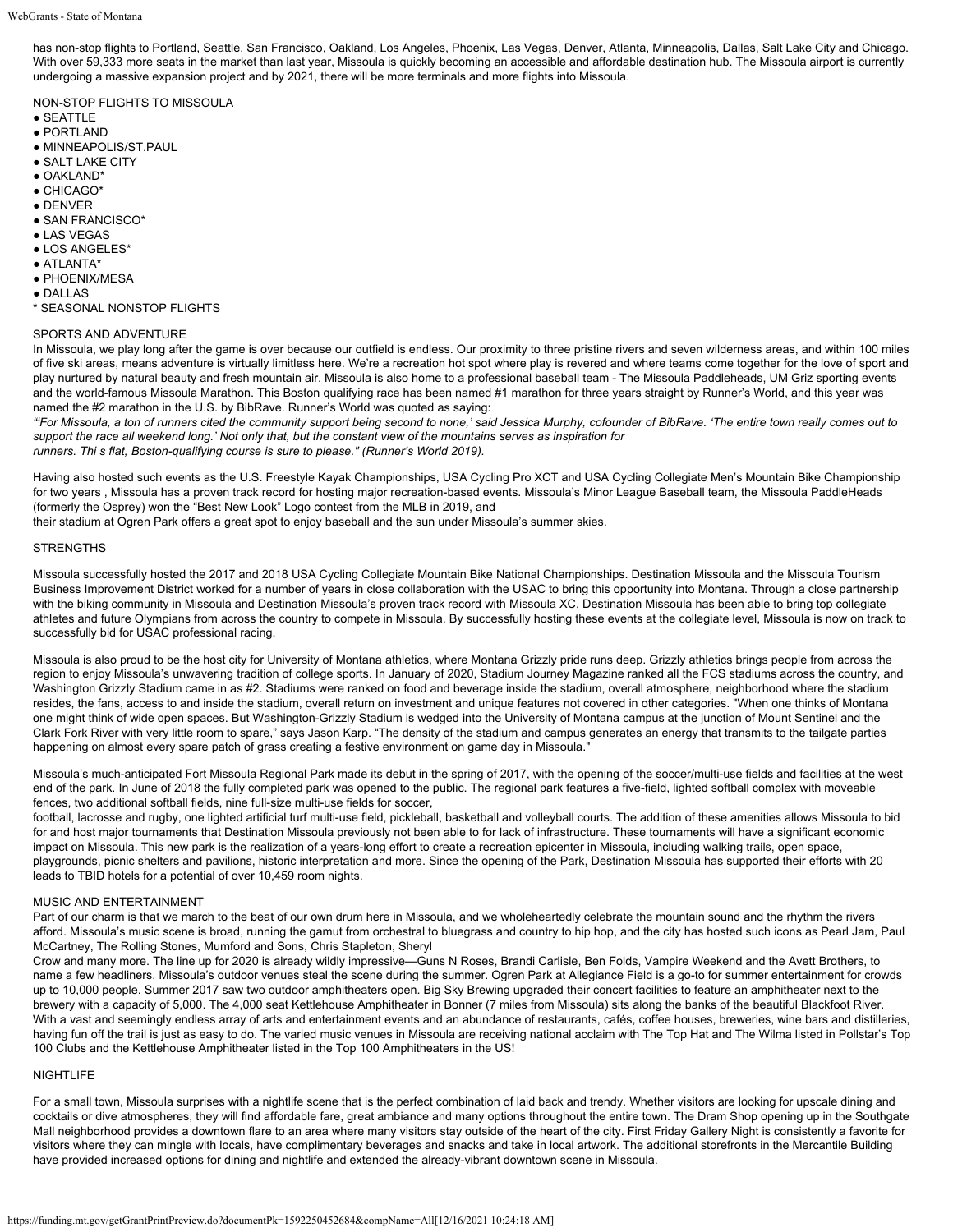## OPPORTUNITIES

## **TRANSPORTATION**

In January 2015, Mountain Line began a three-year Zero-Fare demonstration project with a goal of expanding total ridership by 45%. By the final year of the Zero-Fare demonstration project, the results were phenomenal. Ridership grew from just over 900,000 rides in 2014 to 1.4 million rides in 2016, an increase of more than 50%, and the growth continues today. Zero-Fare bus service improves the quality of life for Missoula's entire community by dramatically increasing ridership. More transit riders means better air quality, less traffic and parking congestion, more students getting to class, more employees getting to work, and more seniors and people with disabilities staying active and mobile. Destination Missoula—with partners from across the community—contribute to make Zero-Fare a reality and feel that it is an example to other Montana communities. It is a huge benefit to visitors, as there is service from the Missoula International Airport to all reaches of town. Mountain Line has launched six zero-emissions, all electric buses to their fleet in the summer of 2019, marking the beginning of an exciting new chapter in Missoula's public transit story. Together with Zero-Fare partners, Mountain Line provides free transportation to Missoulian locals and visitors alike. Their electric buses and frequent Bolt! scheduled routes make the bus a great option for visitors who wish to explore the city but have opted not to rent a car or other transportation method.

UBER and LYFT are also available transportation sources for the Missoula community. These app-based services put a ride or a delivery at your fingertips. It also provides a flexible source of income for Missoulians.

Missoula International Airport had another record-setting year in 2019 MSO handled 907,777 passengers, an increase of 59,333 or 7% over 2018. With the addition of American Airlines and the direct flight to Dallas, Missoula is served by six airlines to 13 non-stop flight destinations, which makes it comparable to much larger cities. Since 2000, MSO has experienced a 97% increase in passenger traffic

from 459,664 to 907,777 in 2018. MSO is anticipating another record setting year.

#### ECONOMIC UPTURN

With the upturn in our economy, Missoula is beginning to see new growth in sectors that directly relate to tourism. Many new retail stores, restaurants and breweries have opened or are slated to open in Missoula in all three shopping districts. Southgate Mall's expansion, including the announcement that a SCHEELS store will be opening in 2020, will create even more opportunities for economic growth. Missoula will also see new hotels opening, existing hotels renovating, increased private student housing in the city core and has started the complete reconstruction of our airport to accommodate our increasing demand for air service.

"Visit the website destinationmissoula. org and the first thing which pops up is a series of vignettes which espouse the virtues of Missoula," Conforti said in a statement. "Having now visited Southgate Mall several times over the previous 18 months, I am pleased to report every

single one of them is true ... music, dining, culture and especially the one which proclaims 'the great outdoors are right outside your door." Conforti went on to say that the store will cater to people seeking a variety of adventures. "With this in mind, there was only one logical choice to satisfy every hiking, skiing, skating, baseballing, boxing, softballing, cycling, hunting, swimming, soccering, fishing, running, camping, spectating, yogaing (just to name a few) needs of active Missoulians, and we're pleased to announce it is SCHEELS," he said. "They're one of the best merchants out there for the simple reason they respect their customers and colleagues (they're employee owned) and their stores are really cool." - Lou Conforti, CEO Washington Prime

#### INFRASTRUCTURE

The face of Missoula is changing rapidly, all the while preserving the heart of what makes this community one truly extraordinary place. These are a few of the major projects that will be completed within the next few years:

MID-TOWN GROWTH – Southgate Mall is in the middle of a 70,000-square-foot expansion project bringing new dining, shopping, entertainment, residential housing, retail and office space to the midtown district of Missoula. With more than \$64 million in private investments and additional funding from the City of Missoula, this project has created a new street network in the surrounding neighborhoods to create ease of access for these neighborhoods to surrounding schools and entertainment options, and to enhance livability and raise property values. This multi-year project will create \$320,000 per year in new property taxes, 700 new construction jobs and 375 new permanent jobs, and it will safeguard 1,250 existing jobs. 2019 did bring some unexpected closures—due to national corporate decisions, Missoula's midtown lost both Lucky's Market and JC Penny at Southgate Mall. While these closures were a sad reality to this area, Southgate Mall's renovations have begun to attract more big brand names, such as SCHEELS, and we anticipate many more restaurants and retail stores will take over the newly renovated storefronts at Southgate Mall.

In recent years, Midtown Missoula has seen local favorites expanding from downtown to Midtown, including Dram Shop, Notorious P.I.G., Big Dipper, Bridge Pizza, The Trail Head and Rattlesnake Distillery. The opening of second storefronts from these Missoula treasures has only served, and will continue to serve, to enhance the charm of the Midtown area and bring local Missoula flavors to an area of town that was once known primarily for larger branded stores.

Additionally, the Missoula Fairgrounds, home to the Western Montana Fair and other large special events, plans to expand their footprint, including the expansion of the ice rink, building a Butterfly House and Community Gardens, and improved work on the commercial building, with the goal of accessibility.

DOWNTOWN MISSOULA REVITALIZATION – Downtown Missoula has recently seen an influx of new businesses which are adding a fresh new face to the town. The Mercantile Building has brought a number of new storefronts including ZooThai, The Camino, Sobba Cycle, Basal, 1889 Steakhouse, the Montana Scene, Olive and Iron and CREATE Art Bar. Also, the downtown has seen the addition of Hype House Studio, Second Set Bistro and the new location of Radius Gallery.

MISSOULA PUBLIC LIBRARY – The Missoula Public Library is the busiest library in the state, with 700,000 visitors annually, 60,000 cardholders and more than 1 million items loaned out per year. The current library is inadequate to meet the growing demand, and the current building is not structurally sound to add more levels. A public bond of \$30 million was passed, and the new building will include \$5.5 million in private investment and an additional \$500,000 investment from the library and its foundation. Construction started this year, with an estimated opening of early 2020. The new library will represent Missoula's core values. It will be a lifelong learning hub for Missoula County, a permanent anchor of downtown Missoula, and a popular cultural destination for Western Montana's many visitors.

- 100,000 to 120,000 square feet: five levels, including increased parking
- Innovative partnerships with Children's Museum Missoula/Families First, UM SpectrUM Science
- Discovery Center, and Missoula Cable Access Television
- Collection growth from 200,000 to 600,000 eventual items
- Increased and improved access to learning tools and resources
- Energy efficiency, and the highest possible LEED certification
- Climate control for preserving Missoula's community history
- Tripled capacity for computer access and faster internet
- More public gathering spaces and meeting room flexibility

SAWMILL DISTRICT – Located on the southside of the Clark Fork just outside of downtown, the Sawmill District is a new-construction consisting of condos,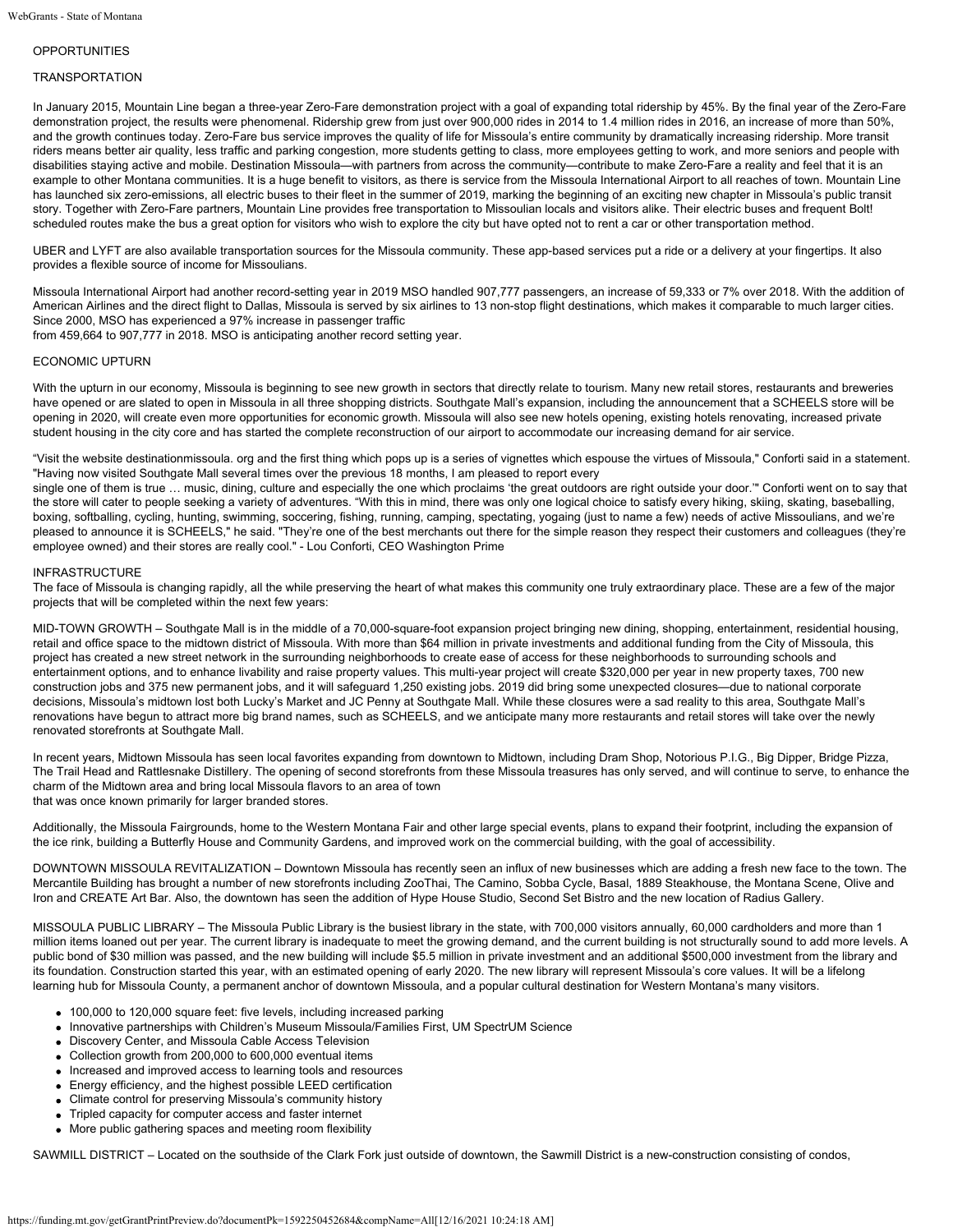restaurants, retail and office space. This year also saw the completion of The Sawyer, another private student housing project. A 57-unit, 218 bedroom pod-style living apartment building. This trendy new neighborhood abuts the Riverfront Trail System,

providing easy access to the rest of town, and is in close proximity to Ogren Park, the Missoula Osprey Stadium at Allegiance Field, Silver Park, Currents Aquatic Center, MoBash Skate Park and numerous other recreational opportunities. 2019 brought the opening of a tech center with 200,000 feet of space for housing, restaurants, daycare and office.

MISSOULA INTERNATIONAL AIRPORT – The Missoula International Airport has begun work on its \$110,000,000 expansion project. The project will be completed in two phases and is expected to be completely finished by 2021. Demolition of the west terminal has begun. When complete, the new airport terminal will be approximately 175,000 sq. ft. and three stories with 8 gates over two concourses. The plans also include room for future expansion of the airport.

DRIFT – In 2019, Nick Checota, owner of Logjam Presents, announced the plans for Drift, a 6,000 capacity entertainment venue to be built on Front and Orange just outside of downtown Missoula. This project will also bring storefront space for restaurants and other businesses, as well as a 200-room boutique hotel. The intention is to create a civic center space for Missoula to attract events that the town currently does not have the infrastructure to support, such as TED Talks, meetings and conferences, larger concerts and more.

## CULINARY AND SPIRITS TOURISM

Two of the hottest trends in travel right now are culinary trips and spirits trips, and Missoula is the perfect place for both. In 2018, culinary travel was estimated to generate a \$268 billion industry and 39 million people identifying themselves as culinary travelers.

"Food has an unmatched ability to communicate a unique sense of place. Local cuisine provides a direct connection to the history of a region, the soul of its people, and the rhythm of daily life." - Skift.com.

"Food tourism is nothing new, but its exponential growth is remaking how destinations position themselves in the global tourism market." –Greg Oates.

"Whereas travelers in past generations may have opted for the five-star hotel restaurant or the gourmet wine and cheese pairing event, culinary travelers are more interested in the local food experiences often usually reserved for the middle and lower-middle class residents of the place travelers visit. Farmers markets, food stalls, food trucks, pubs, and other more native food venues represent a sense of time and

place for today's culinary traveler, who is more predisposed to these type of food experiences than those in the fine dining world.

But authenticity is only one part of the equation. Culinary travelers also seek to explore the artistry, traditions, and heritage surrounding the food and beverages of a specific city, country, or region, as well as the people who create the food and drink of a certain place. Chefs, winemakers, brewers, farmers, and other artisans are held in high regard by today's food tourist, and while the gourmet wine tasting might

be a thing of the past, a behind-the-scenes demonstration of how the wine and cheese is actually produced is much more appealing to food tourists who desire to know more about the ingredients and processes of the end product." –DCS - Bon Appetit: The Rise of the Culinary Traveler

Missoula's food scene has always been strong, but with the introduction of new retail and restaurant space downtown and Midtown, Missoula is witnessing a cultural food movement. Missoula's continued growth in this sector sets us up solidly as a food travel destination. From Missoula's locally sourced restaurants to our food trucks, breweries, distilleries, cider house and wineries, Missoula has the unique experiences these travelers expect. Destination Missoula will market directly to this niche.

## RETAIN TRANSIENT VISITORS

Approximately 3.1 million people pass through Missoula annually, but only 1.5 million spend one or more nights in the community. Destination Missoula will be producing marketing campaigns directed specifically to Canadian visitors and concentrating on park-to-park visitors. Destination Missoula will also be working on initiatives such as wayfinding to entice visitors off the highways and to stay at least one night. The Missoula Downtown Partnership was recently awarded grant funding from the Montana Department of Commerce which will be used to strategically place informational kiosks in downtown Missoula. Destination Missoula also recently produced new visitor center signage that coordinates and works within the wayfinding system and more easily identifies the visitor center location in the heart of downtown Missoula.

## TOURISM MASTER PLAN

Destination Missoula and the Missoula Tourism Business Improvement District will spearhead a Tourism Master Planning process for Missoula and the surrounding area. Destination Missoula's goal is to create a community wide discussion based on extensive research regarding tourism's role in Missoula. The plan will assess infrastructure and management needs into the future so that the Missoula community has a

roadmap to balance our resources and our quality of life with the economic resources provided by a healthy tourism economy. The plan will encompass partners across our community from city and county government, outdoor recreation interests, the University of Montana, the business community, economic development to bring awareness of the tourism industry and to help guide the final plan. Extensive research will be done with Missoula's visitors and also Missoula's residents to explore the role

tourism plays in helping to sustain and advance Missoula's community values and quality of life.

## CHALLENGES

## AIR ACCESS

Missoula air service expansion is limited by the terminal facilities. Missoula International Airport has begun work on a major facilities expansion. The facilities will grow from four gates to eight and will be easily expandable for future growth. It will be intuitive and efficient to navigate and will have all the amenities passengers desire in a modern terminal while still maintaining the uniqueness that one would expect from a Montana airport. Destination Missoula works closely in partnership with the Missoula International Airport to continually investigate and expand service and new direct flights into Missoula. The Missoula Tourism Business Improvement is also a major sponsor for flight guaranty funds to help initiate new direct flights. Towards this end, Destination Missoula is working in partnership with the Missoula International Airport, Missoula Economic Partnership and other private and public entities in Missoula to form a coalition of funding partners for new flights in order to remain competitive. That being said, until the terminal and gates are expanded, Missoula is limited in its ability to bring new airlines into the market. Destination Missoula will continue to concentrate on expanding seasonal flights to year-round in the routes that make sense.

## **SEASONALITY**

Although Missoula has a more balanced annual visitation than most Montana cities, the vast majority is within the months of April through October, leaving an average of \$21,700,379 (down from \$20.99 million in 2018), in vacant room nights during the months of November through March. Since Missoula is not a major winter destination, Destination Missoula will continue to center marketing efforts to bolster

Missoula's shoulder seasons through group and tour travel, sporting and cultural events, and meetings and conventions. This marketing strategy is having an effect as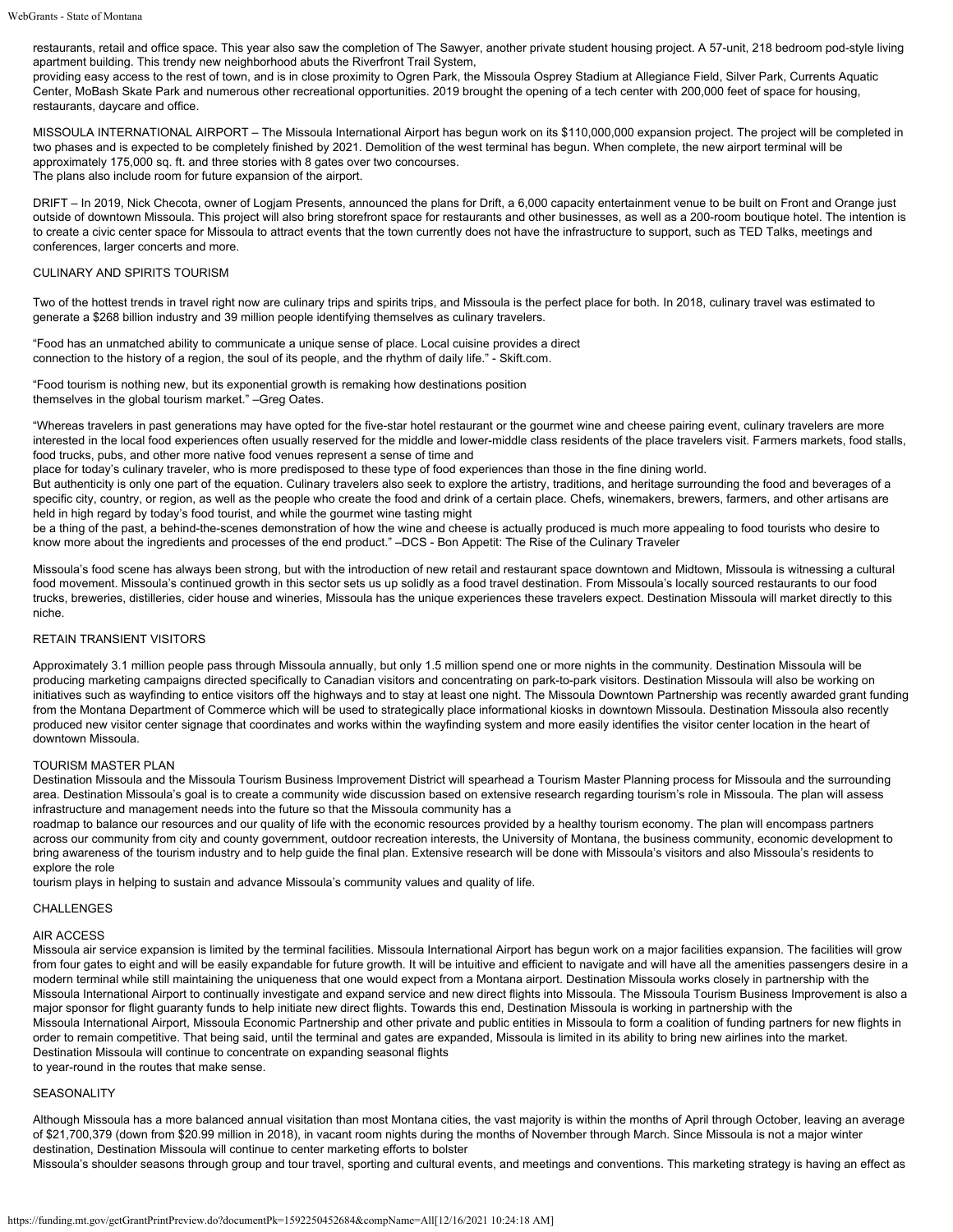Missoula's annual occupancy numbers have risen from 55.8% seven years ago to 64.3% in 2018-19, an increase of 8.5%.

#### CLIMATE CONCERNS

Climate change has created unpredictable conditions for tourism, especially in the late spring and early summer seasons. It is hard to say if the river will flood and be too high for floating and fishing in June, or if the coloration will mimic the gorgeous summertime photos that are spread to inspire people to visit. The dry summers have created fire conditions that have impacted travel to Missoula in the past few

years, with the summer of 2017 causing much more distressing circumstances than that of 2018. Regardless, the unpredictability caused by climate change is proving a challenge when advising visitors on travel timetables and plans. Winter sports are also impacted by climate change, as it is hard to determine if snowshoeing, cross country skiing, snowmobiling and downhill skiing are activities that can

be conducted as late as once was the norm.

## AIRBNB

Airbnbs and other short term rentals through private individuals have historically been a strain on organizations like Destination Missoula who rely on TBID and bed tax funding. However, even though Airbnbs are now required to pay the same taxes as hotels, they still create a strain to the community at large and to the traditional hotel industry that so much of Missoula tourism was built around. While having Airbnb rental options is a benefit to attract younger travelers, Missoula has seen an increase in housing prices, including investments in second homes or rental-only homes, which has made it challenging for locals to obtain affordable housing. Airbnbs typically offer lower prices than hotels or group accommodations that hotels cannot compete with, and this reality is putting a strain on hotels and their employees.

#### LOW CONVERSION OF TRANSIENT TRAVEL

As mentioned in Opportunities, Missoula does not convert approximately 1.5 million transient travelers a year, who either drive through or stop shortly for gas and to eat but do not spend the night. It is difficult to pull them off the interstate. Destination Missoula will be continuing marketing campaigns directed specifically to Canadian visitors and concentrating on park-to- park visitors. Destination Missoula will also be working on initiatives such as wayfinding to entice pass-through visitors to stay at least one night. Even though the Canadian dollar is down, Missoula has had a very good response to the campaigns Destination Missoula did in Canada over the last year.

## INTERNATIONAL TRAVEL

Although Destination Missoula, through our sales department, will continue to focus efforts on increasing and broadening our group and tour travel, it will definitely be another year of uncertainty in this sector. Given the current political policies and climate, and the unknown impacts, short and long term, of COVID-19 virus, it is unclear at this point how our international travel market will be affected. Working in cooperation with the Montana Office of Tourism and Business Development and Glacier Country Tourism, Destination Missoula will attend trade shows directly targeting these markets and looking to increase awareness of Missoula in international markets, specifically Canada, China and Western Europe. The United Kingdom remains the single largest destination for global long-travel and the third-largest destination for overall global travel, but our market share has declined considerably since 2015. After declining in 2016, total inbound travel to the U.S. grew by 0.7% in 2017 and 3.5% in 2018. Overseas travel grew by 2.0 percent in 2017 and 2.5% in 2018. Nevertheless, the U.S. continued to lose market share for a third straight year as global travel grew significantly faster. In 2018, the United

States welcomed 80 million international visitors. These visitors stay on average 17.5 nights in the United States, visiting 1.4 states and spending approximately \$4,200.

## LACK OF TOURISM INFRASTRUCTURE

Although Missoula has many wonderful venues, in order to take the next step in growth, there is a need for infrastructure currently missing in the community. The largest indoor arena is owned by the University of Montana, and although they are willing and accommodating partners, the university's schedule for the arena is paramount. Also, Missoula does not have one facility that can accommodate citywide conferences or conventions. In order to accommodate events of this size, Destination Missoula has to bid them out to a number of venues, which is not ideal to meeting and event planners.

#### TIMELINE OF IMPLEMENTATION AND FUNDING FOR WAYFINDING

Although the Missoula Wayfinding project is through the planning stages, the time needed for fundraising a million-dollar project and the staged implementation of the system means a full completion of the system may be many years down the road. Destination Missoula is working with city and county government and leading organizations across the city to implement our Wayfinding system in

a well-thought-out phased approach that takes available funding sources and the visitor experience into consideration.

#### PARKING

With all of the new projects in downtown Missoula—especially new hotels and restaurants—and new employment opportunities, parking in downtown Missoula continues to be an issue until new parking facilities are built. Limited parking reduces access to the wonderful amenities that can be found in downtown Missoula. Luckily, Mountain Line bus does offer Park and Ride options for large events, providing much-needed access when parking is at its most limited.

#### ORGANIZATIONAL FUNDING

With constantly trying to find new and innovative ways to raise private funding, and the lingering uncertainty of bed tax funding, stable funding for Destination Missoula is always an issue and a priority. Destination Missoula, in partnership with other tourism industry organizations, works on a continual basis to educate Missoula and Montana legislators and citizens on the importance of tourism to a healthy state economy and to work towards preserving and enhancing bed tax funding. Destination Missoula also works in partnership with the Missoula Tourism Business Improvement District to expand and to create new private revenue sources for Destination Missoula. Destination Missoula was successful in expanding to full participation in TBID in 2019.

## LACK OF COMMUNITY-WIDE STRATEGIC ORGANIZATION

Although Missoula is seeing progress in this realm, due to a lack of communication and a comprehensive event strategic plan, Missoula does not have cohesion and lacks strategic community organization of citywide events. It is difficult to maximize economic opportunities and enhance visitor experiences around events with the lack of cohesion. Destination Missoula is proud to have worked with the

Missoula Chamber on a combined Visitor and Relocation guide since 2017 and hope this partnership serves as a model for continued community organization.

In the upcoming year, Destination Missoula and the Missoula Tourism Business Improvement District will begin an RFP process for a Tourism Master Plan for Missoula and the surrounding five valleys. It is the intention of the organizations to initiate research on both Missoula's citizens and visitors to help us better understand the optimal balance between Missoula's community and tourism. From that research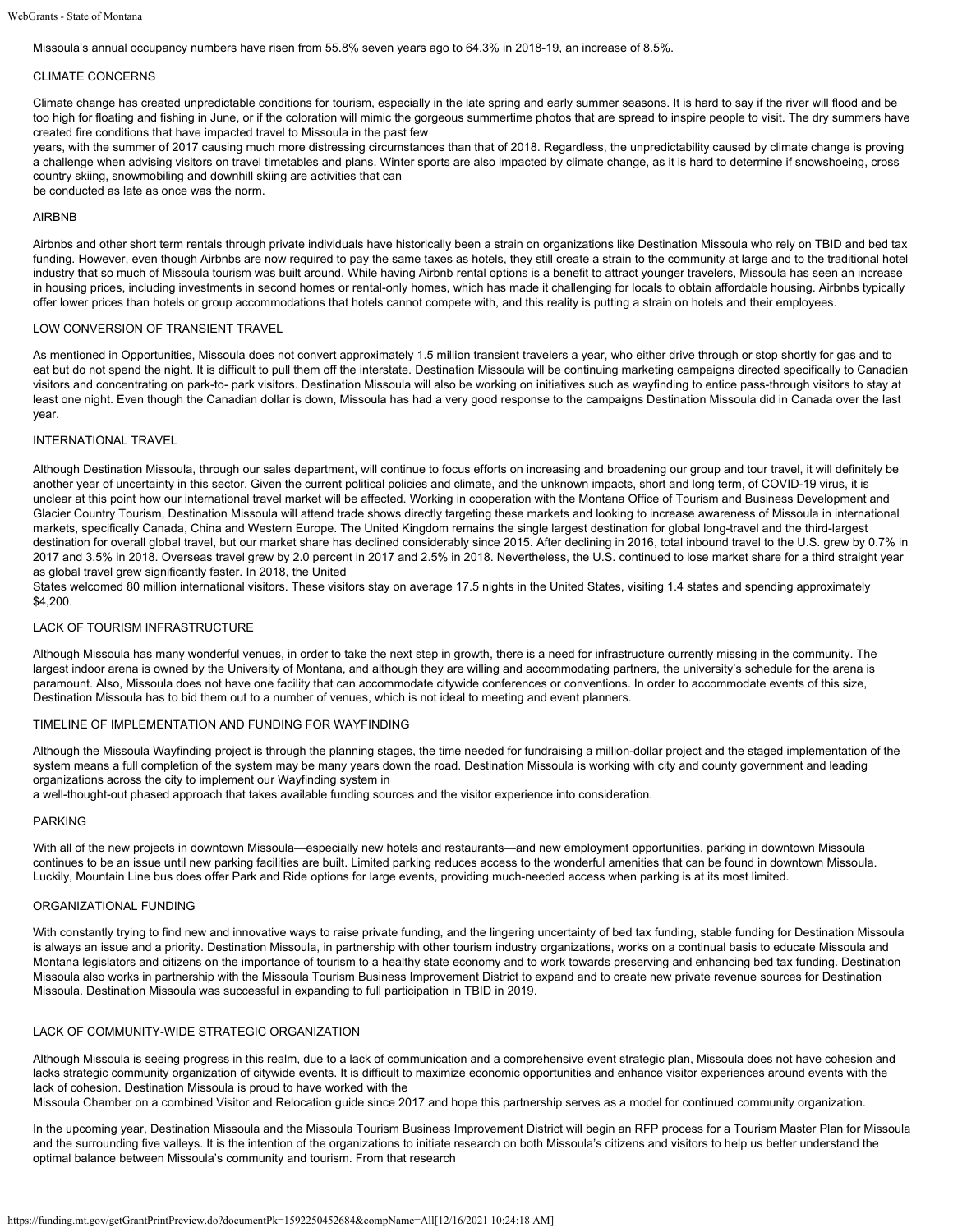and understanding and with community-wide input, Destination Missoula will create a vision and direction for tourism growth and infrastructure into the future, and how Destination Missoula's organizations can guide that plan to fruition.

#### **Describe your destination.**

In order to convert a person from someone who may be interested in Missoula to an actual visitor to our destination, Destination Missoula must reach them at all three phases of the decision process—Inspiration, Orientation and Facilitation.

Destination Missoula will be following the state brand by using large iconic imagery and brand font in print and digital advertising, on the website and on social media. These images inspire people to visit Missoula and to see what is so utterly captivating and unique about it. Destination Missoula created the "There's This Place..." campaign to enhance this concept.

Video is the new language of brand communication, especially in inspiring millennial and Generation Z travelers, and social media has consistently been on the rise as a form of information for visitors. For these reasons, Destination Missoula has focused our efforts on increased video and photography to use in promotional materials and on social media, and 2019 saw the introduction of branded Instagram

stories and Pinterest posts, which allowed for increased clicks to destinationmissoula.org from these social media platforms.

Destination Missoula will implement a number of tools that will help orient to where Missoula is in the country, region and state. Destination Missoula's unique official Missoula Area Visitor Guide gives people an overview of our community and what it has to offer, including maps, directions to our visitor centers, numbers to reach our call center, and our website. implemented an itinerary builder on our website. The

website is responsive to all devices for ease of use. This gives the visitor the opportunity to plan ahead where they will stay, eat, what attractions and events they want to attend and what loop tours they can take from Missoula to enjoy what this area has to offer. Finally, by using the itinerary builder or taking advantage of easy access to the information they need to book their trip, including the ability to talk to a knowledgeable travel expert on the phone (either through the call center or in one of our VICs), or through the chat function of the website, Destination Missoula will help facilitate the final sale and a successful, memorable trip.

#### **Optional: Include attachments here**

*a. Define your target markets (demographic, geopgraphic and psychographic).*

## TARGET MARKETS

#### **GEOGRAPHIC**

The strategy of targeting a particular type of traveler can be enhanced by also targeting a particular geographic area. It is most effective to market to those who are predisposed to come to this area.

Destination Missoula concentrates on more "niche" marketing, particularly direct flight and drive markets. Direct flight markets include Seattle, Salt Lake City, Las Vegas, Minneapolis, Chicago, Denver, Portland, Los Angeles, San Francisco, Oakland, Atlanta, Dallas and Phoenix. Destination Missoula also directs our outreach to our drive markets, which includes an approximate 200 – 300-mile radius from Missoula: Spokane, Washington; Coeur d'Alene, Sandpoint, Lewiston, Boise, Salmon and Idaho Falls, Idaho; and Yellowstone Park, Bozeman, Butte, Great Falls, Glacier National Park, Kalispell, Montana; and Alberta, Canada.

To ensure the most effective use of marketing funds and energies, markets will be pursued in the following order:

- The primary states from which most inquiries come: Texas, California, Washington, Illinois, Florida, New York, Oregon, Pennsylvania, Idaho, Ohio.
- The secondary states from which most inquiries come: Colorado, Georgia, Arizona, Michigan, Wisconsin, Minnesota, North Carolina, Tennessee, Indiana, Iowa. The states immediately surrounding Montana and Canada.
- Non-stop flight markets including Seattle, Salt Lake City, Las Vegas, Minneapolis, Chicago, Portland, Denver, Los Angeles, San Francisco, Oakland, Atlanta, Dallas and Phoenix.
- Residents from other parts of Montana.

## DEMOGRAPHIC

In addition to the geographic target markets, there are four primary demographic markets Destination Missoula will target with tourism promotion and marketing. Each of these markets represents a strong and growing segment of the tourism marketplace. Destination Missoula will pay particular attention through this marketing plan to niche marketing for small and mid-size market meetings, sporting events, signature events, arts and culture, music and entertainment, food and spirits, leisure and family travel. The average visitor to Missoula is 58 years of age with an income of \$100,000 – \$150,000 and 70% are either traveling alone or as a couple. Groups of 1 – 3 travelers represent 88% of Missoula visitors, and family travel is heaviest during the summer months. The demographic markets are described on the following page.

## INDIVIDUAL TRAVELERS

This group includes people traveling alone, adults traveling in small groups, and families. While these travelers may have taken advantage of a travel planner or the internet to facilitate their trip, they do not travel with a group and can be easily accommodated in one or two rooms and at any restaurant. Individual travelers come from all demographics. It is most important for Destination Missoula to concentrate its marketing efforts on the following:

- Active empty-nesters
- Baby boomers
- Business travelers
- Cultural and historical-experience travelers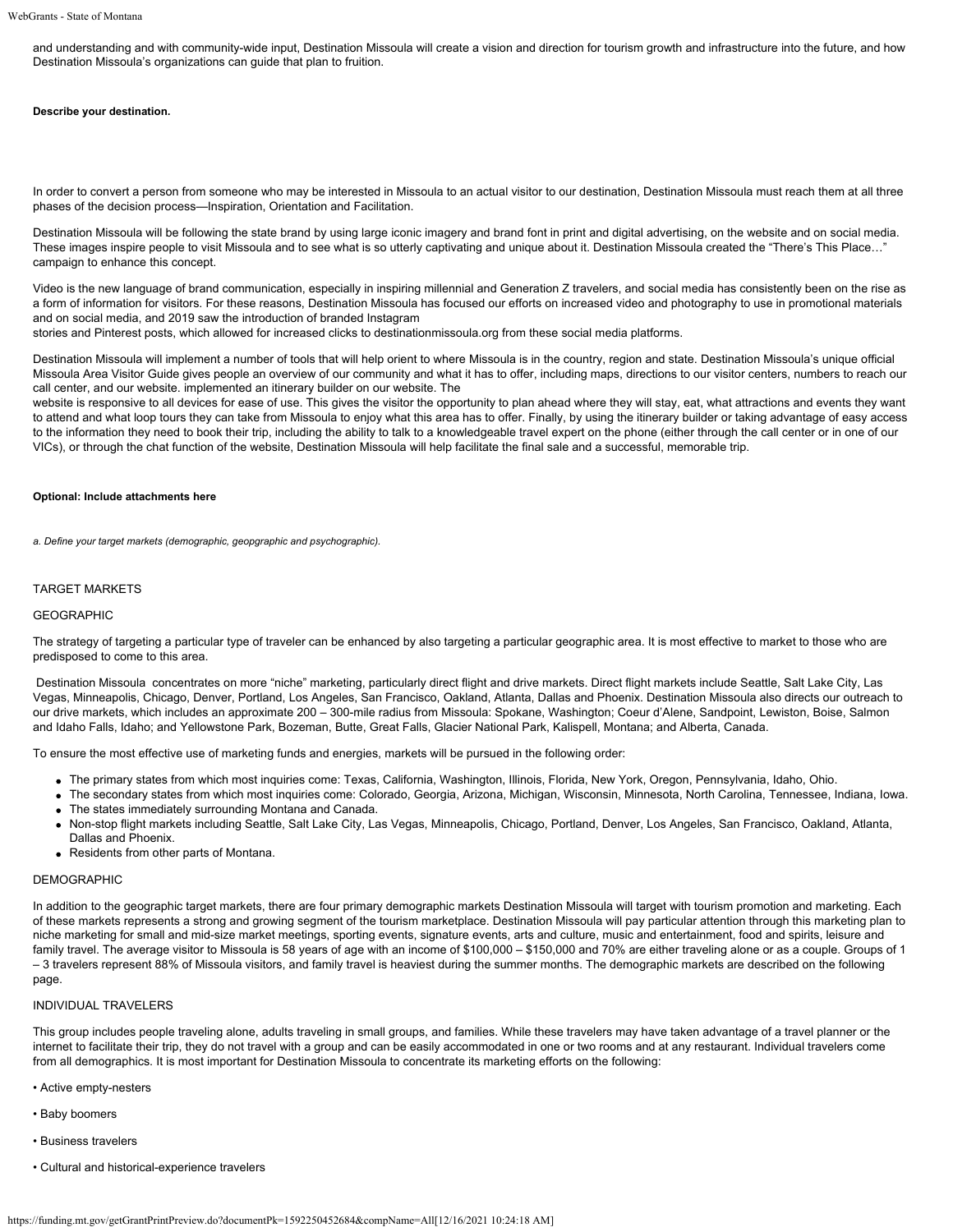WebGrants - State of Montana

- Family travel
- Leisure travelers
- Outdoor enthusiasts
- Motorcyclists
- Recreational vehicle travelers
- Women
- Geo-travelers
- Multigenerational travelers
- Culinary and spirits travelers
- LGBTQ travelers
- Adaptive travelers
- Music, concert and festival travelers
- Birders
- Sustainability travelers
- Wellness travelers

#### SPORTS TRAVELERS

The North American sports market totaled \$71.1 billion in 2018 and is projected to grow 3.2% annually, reaching \$83.1 billion in 2023. More than 150 million people attended professional sporting events. In 2018, sports travel made up 8% of the total domestic travel market, resulting in 190 million domestic trips to attend or participate in a sporting event. On average, sports travelers spend 3.9 nights in a destination and consists of 3.2 people. Nearly half of sports travelers bring their children, 10% are first-time visitors, and one-quarter of them included a flight on their travels. Domestic travelers attending or participating in a sporting event spent \$41 billion in 2018.

Youth sports has become a very large segment of the sports industry. It is estimated that it generates \$9 billion and is growing by up to 20% annually. The Youth Sports industry provides travel to Missoula from drive markets. Since Missoula is a regional hub for shopping and dining, many families can be inspired to use their youth sports trip to spend time in Missoula. Fort Missoula Regional Park, Glacier Ice Rink and the University of Montana sports facilities are exceptional venues to host youth soccer, baseball and softball, volleyball, football, hockey and more.

During the 2018-19 fiscal year, Missoula saw \$607,769 in economic impact from 3 sporting events that received grant funding from the Missoula TBID Event Grant Fund. In addition, Destination Missoula's sales staff attended 4 sports trade shows and made 168 sport event planner contacts. The sports market segment generated 18 group sports leads, totalling 11,022 potential room nights for the city.

## Demographics are as follows:

- Primarily male, 18 54 years old, and strong internet users.
- Gender 68% male, 32% female.
- 84% of all sport event travelers are spectators.
- Sports travelers tend to be affluent, college educated.
- Sports travelers are long-term travelers, travelling long into retirement.
- Willing to travel long distances, spending more time and money at destination.
- 58% of sports travelers will return to destination on family leisure trip.

## GROUP TRAVELERS AND EVENT RECRUITMENT

Group travelers are looking toward small communities to provide the homey atmosphere, which implies safety and personal care. They want a high-touch experience in a high-tech world. To get what they want, they personally spend more in an area than individual travelers, and 43% – 60% of their total package cost stays in the destination's economy. Niche markets that Missoula will be specifically targeting in group travel are motorcoach recruitment, motorcycle rallies, bicycle races and newevent recruitment. During the 2018-19 fiscal year, Missoula saw \$116,312 in economic impact from 3 meetings and specialty events that received grant funding from the Missoula TBID Event Grant Fund. Destination Missoula's sales staff attended 4 meetings and convention trade shows and made 158 meeting planner contacts. In addition, Missoula hosted one meeting planner FAM with four meeting planners from across the country who generate several hundred RFPs annually. The meeting and conventions market segment generated 22 meeting and convention leads, totaling 9,770 potential room nights for the city.

## MEETINGS AND CONVENTIONS

Missoula enjoys the distinction of having urban amenities close to those outdoor opportunities a visitor would expect to find in a resort setting. This combination of attractive features gives Missoula an advantage over strictly urban or strictly resort settings.

Meetings have many of the same needs as group gatherings and produce similar economic benefit to an area. Missoula is very well suited for small to large meetings where ideas are inspired by nature and nurtured by unexpected sophistication, and where hospitality, technology and amenities are top notch. This small town has big offerings delivered by Missoula's service industry, which is second to none in terms of professionalism and warm hospitality. Missoula lets people come together in a world-class meeting place for corporate events, retreats, conferences and conventions. With the addition of new airline service and larger aircraft with additional seats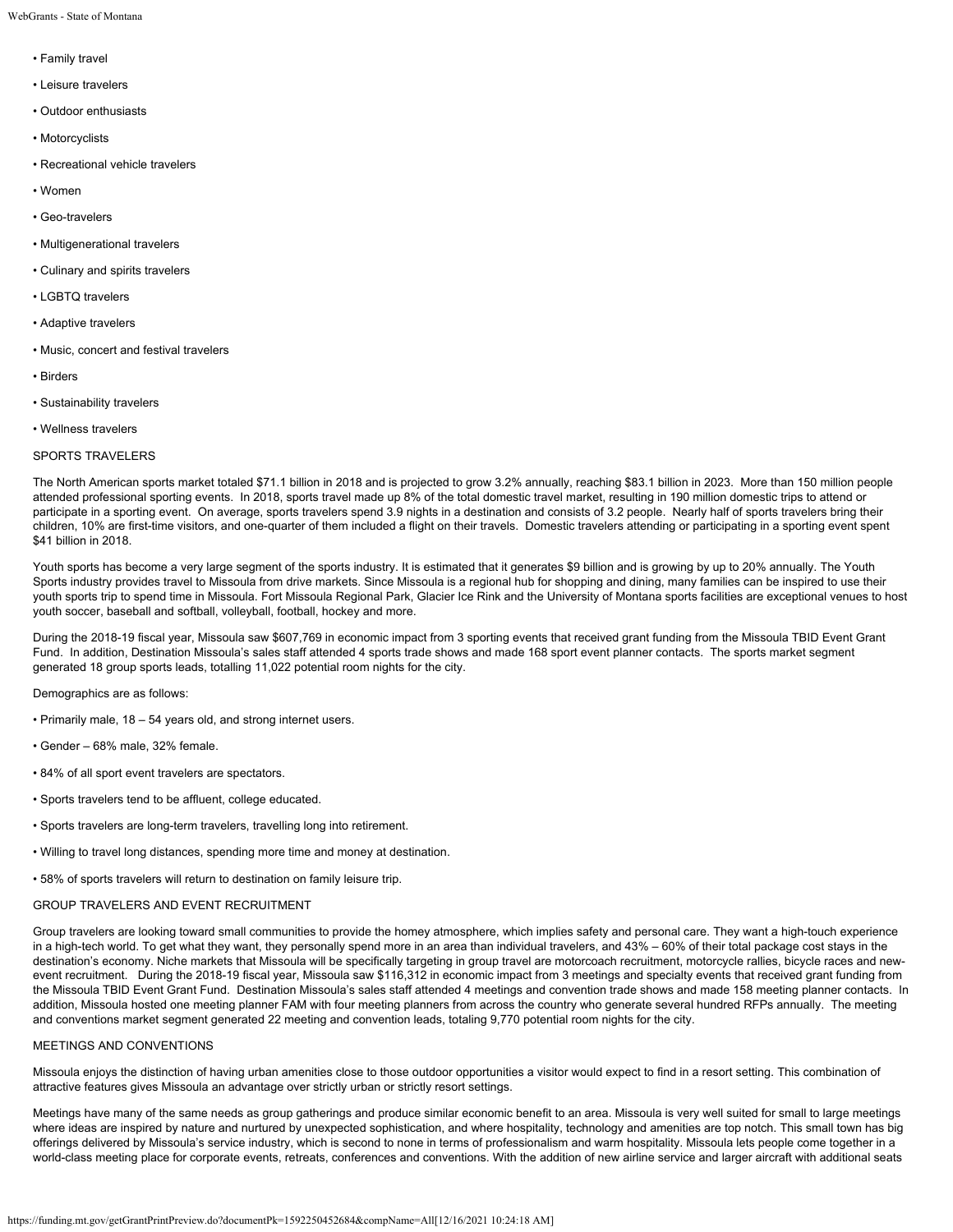coming into Missoula, the competition naturally decreases prices and Missoula becomes a more competitive flight destination, which will increase Missoula's ability to compete with other markets for large meeting and convention travel.

Destination Missoula's meetings and conventions websitemissoulameetings.com— This website gives meeting planners the ability to research our amenities and services and to submit rfps online. Destination Missoula feels that a targeted print and online campaign is one of the most cost-effective means of reaching our target audience this year. This niche marketing will target industry-specific associations in our drive and direct fly markets, such as Spokane, Seattle, Portland, Minneapolis, Chicago and Dallas. Since Montana as a whole does not have a large presence at the meeting and convention shows, it is hard to make an impact against states and destinations that do have a large presence and offer better pricing. Through a print, online and social media campaign, plus attendance at specific trade shows, Destination Missoula can work with niche markets spreading what is unique about Missoula and the surrounding area that makes it worth the extra expense to hold a meeting here.

During the 2018-19 fiscal year, Missoula saw \$724,081 in economic impact from 6 sporting, meeting and specialty events that received grants from the Missoula TBID Event Grant Program. In addition, Destination Missoula staff attended 11 trade shows and made 793 contacts across all market segments. Overall, Destination Missoula's sales staff generated 60 leads across all market segments, totaling 20,792 potential room nights for Missoula.

*b. What are your emerging markets?*

#### EMERGING MARKETS

The following areas are emerging tourism markets that Destination Missoula feels are a perfect fit for Missoula, and our marketing will be directly tailored to them:

#### WELLNESS TRAVEL

The Global Wellness Institute estimates tourism grew into a \$639 billion market in 2017, and that number only stands to rise. World travelers made 830 million wellness trips in 2017, 139 million more than in 215, according to the Global Wellness Institute. It used to be that food created the buzz that lured travelers to all sorts of destinations. Now, wellness is taking over as travelers seek out healthier, more active vacation. Food is still a draw, of course, but it is even more enticing if it satisfies a wellness craving. The hope is that if wellness travel is marketed in a strategic way, wellness travel can work to prevent overtourism, drawing people away from beyond-crowded cities and into more tranquil, less touristy locales that could use the economic boost. Missoula is a great option for health and wellness travelers because of the sheer number of spas and workout studios in a relatively small area. Spas like Skin Chic Apothecary Aesthetics, Sorella's, and Cedar Creek Spa and Salon provide options for wellness travelers while workout studios like Sobba Cycle, Hype House, Sweat Shop Studio and yoga studios like Inner Harmony Yoga, Hot House Yoga and Bikram Yoga provide space for visitors to workout in the downtown area. Missoula ranked number 1 on SmartAsset's Most Fitness-Friendly Places for 2018, and is ranked two for 2020 with 125 fitness businesses per 10,000 residents.

#### MUSIC AND ENTERTAINMENT

More than 32 million people in the U.S. travel to attend at least one music festival per year. Of those 32 million, 14.7 million are millennials. Missoula's burgeoning music and entertainment scene is the perfect fit for this niche market. With Nationally acclaimed venues such as The Top Hat and The Wilma Theatre, their sound systems, and the addition of two new amphitheaters, and Ogren Park at Allegiance fields Missoula, with its enthusiastic audiences comprised of people as far away as Portland, is going to see the music scene explode over the next few years. Destination Missoula is actively partnering with music venues to market to music writers and media to bring them to Missoula for a full experience. Destination Missoula designed and launched a new music website for Missoula— missoula.live—to give people a comprehensive view of the music and entertainment experiences that Missoula offers. Destination Missoula also launched a major print and digital music campaign throughout drive and direct flight markets.

Pollstar named Missoula's Logjam Presents as #95 on their list of Top 100 World-Wide Promoters, with The Wilma taking #49 and on their list of Top 100 Clubs. Additionally, the KettleHouse Amphitheater landed #71 in their rankings of the Top 100 Outdoor Amphitheaters.

#### FLIGHT MARKETS

Missoula International Airport had another record-setting year in 2019. Missoula is serviced by six airlines and 13 nonstop destinations, which makes it comparable to much larger cities. It is anticipated that in 2020 will be another record breaking year. Bringing American Airlines into the Missoula market created \$14 million in ticket price savings during 2018/2019. As Missoula is constantly looking for opportunities to bring new service into Missoula, it is vitally important that Destination Missoula markets to any new service areas, as well as our existing direct flight markets to make sure our existing flights remain viable and service only continues to expand. With the \$110,000,000 airport expansion, additional gates, increased capacity, and passenger amenities, Missoula will only continue to grow as a destination for travelers.

#### **CULINARY**

We currently see 39 million travelers identify themselves as culinary travelers. Annually, they created a \$201 billion economic impact. On average, they spend \$1,194 per trip with up to 50% spent directly on food and food-related activities. It is currently one of the fastest-growing sectors in tourism worldwide.

They tend to be younger, more affluent and better educated traveler. Millennials, having become the largest traveling demographic in the U.S., list culinary experiences as very important. They feel it is the best way to get to "know the story" of a place. Trends are moving from the most expensive dining experience to the most authentic. The culinary traveler is looking for a unique experience and likes packages based around cooking classes, farmers markets, gourmet food shopping, winery, brewery and distillery tours and festivals. Culinary travelers tend to plan ahead using both print and online media sources. With Missoula's exciting and varied food scene from fine dining and cafés, to farm-to-table sustainability, food trucks, breweries, wineries and distilleries, culinary tourism is a perfect niche. Destination Missoula advertised twice in Food and Travel Magazine in their Tasteful Towns and Outdoor Getaways feature issues. These placements included a full page ad plus a full page of advertorial to showcase some of the great restaurants in Missoula. There were also social and digital components and Destination Missoula was featured on their homepage for 90 days and featured in their newsletter. The Outdoors Getaways also included the promotion of a 30-second video on their social and web outlets. This unique opportunity gave Missoula's unique food scene some great exposure, Destination Missoula will be looking for more opportunities to reach travelers in FY2120. Food and travel will have a major focus in the digital magazine and those features will be incorporated into Destination Missoula's social and digital message. Exposure to the food scene will also be a priority when bringing in press writers.

## CANADIAN TRAVEL

In 2018, it was estimated that Canadian visitors made up 10% (1,366,000) of all nonresident travelers to the state. Of those travelers, 45% were primarily "just passing through," 37% were in Montana for "vacation, recreation, or pleasure," and 9% were primarily in the state for "shopping." One of the more striking overall trends in Canadian visitation to Montana is the decrease in not only the number of Canadian residents visiting Montana, but also their reported spending. In 2013, ITRR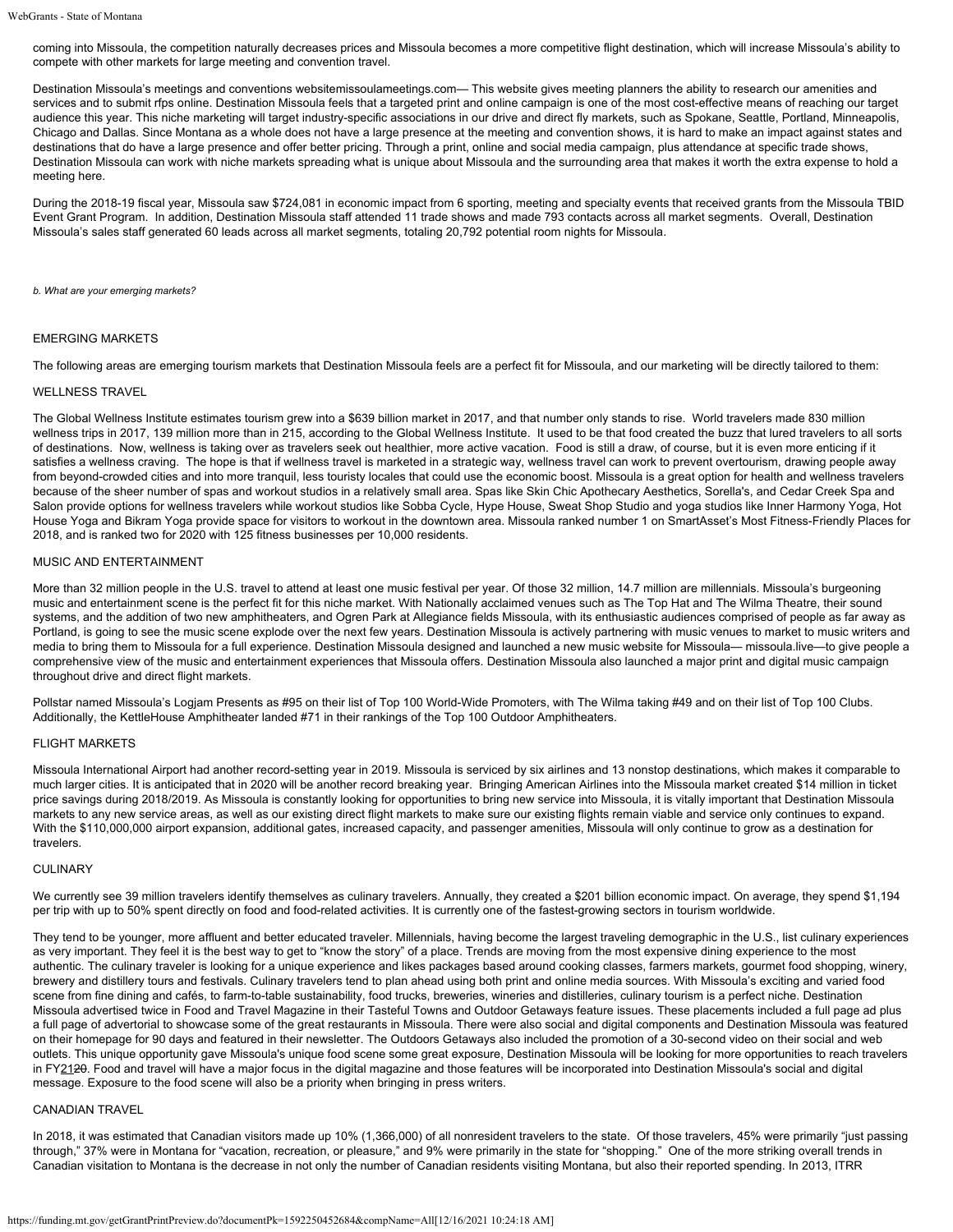estimated that 1.6 million Canadians visited Montana, spending an estimated \$306 million in the process. By 2018, estimates for the number of Canadian visitors dropped to 1.34 million, with expenditure estimates being cut almost in half at roughly \$155 million. The most visited region was Glacier Country with 71% of respondents having been there on a previous visit. When asked what would increase their likelihood to return to Montana, visitors said more information on new and different things to do, a wider range of retail shopping opportunities, increased opportunities to experience local cuisine and more opportunities to experience cultural heritage. Missoula has the ability to provide all of these experiences for Canadian travelers. Destination Missoula will continue to market to Canada for regional drive events and contests and continues to see success attending the Calgary Outdoor Adventure and Travel Show annually.

## LGBTQ+

LGBTQ+ travel is a \$211 billion industry in the U.S. These travelers average seven trips annually, four leisure and three business. Their average age is 48 with a household income of \$50,000 and up. They prefer mid-range hotels that understand their needs, and they tend to return to areas they feel do the best job of outreach and are safe and relaxing. LGBTQ+ travelers look for culture, arts, food and wine, rest and relaxation, and nature is important to women. Of the 17 top cities they tend to visit, Missoula has direct flights into nine, and given the current political climate, Missoula's open and welcoming environment and status as a cultural hub make it a safe place for LGBTQ+ people to visit. The Missoula Art Museum's rainbow crosswalk across Pine street serves as a symbol of Missoula's diversity and openness to various identities.

## YOUTH SPORTS – SPORTS AND EVENTS

The youth sports travel sector is now a \$17 billion travel industry. The youth sports industry in the U.S. has ballooned to a \$15.3 billion business. There has been more than 55% growth since 2010. It is estimated that more than 48.9 million kids between the ages of 5 and 18 currently play at least one organized sport each year in the U.S. and 21 million are involved in non-school youth sports. The average youth athlete plays 2.5 sports. Youth sports also generate family and multigenerational travel. 41% of children with a household income of \$100,000 or more participate in team sports and 19% of children with household incomes of \$25,000 or less participate. American families spent an average of \$3,167 per player/per sport on the road for what are now being called "tournications." Missoula continues to see success in our Youth Sports Events market thanks to partners like the Montana High School Association, Missoula Youth Hockey Association and Fort Missoula Regional Park.

## **MOTORCYCLE**

Motorcycle travel is one of the fastest growing segments in tourism. It is a \$34 billion industry with over 11 million riders. The demographic trend has been older and more affluent as more baby boomer professionals become interested in motorcycle travel. The average HHI is \$85,000+ with 84% having attended college and 16% with postgraduate degrees. However, now you are starting to see more millennial riders. Women are becoming the fastest growing segment. Gen X women are three times more likely to own and regularly ride their bikes, and women motorcycle tour businesses are starting to thrive. An average trip lasts 10-14 days, spending \$3,100 per trip. They also love to attend related events averaging three events per year spending an average of \$400 per weekend event attended.

A 2019 study released by the Institute of Tourism and Recreation Research, states that in 2018 393,800 nonresident motorcyclists visited the state. They spent approximately \$110/day and stayed an average of 2.45 nights. Total spending in quarters 2 and 3 of 2018 by nonresident motorcyclists was \$80,030,000. Ten percent of all visitors enter Montana on motorcycles and 4% spend one or more nights in Missoula.

Missoula is on a major route for riders coming from the West Coast and those wanting to see Glacier National Park. Destination Missoula will be doing specific niche marketing and website itineraries to market to these riders. More specifically, Missoula will be targeting women motorcycle riders. Destination Missoula is also seeing more interest from international tour operators in motorcycle itineraries for their clients and will create specific itineraries scoped to this market.

#### INTERNATIONAL

After declining in 2016, total inbound travel to the U.S. grew by 0.7% in 2017 and 3.5% in 2018. Overseas travel grew by 2.0% in 2017 and 2.5% in 2018. Nevertheless, the U.S. continued to lose market share for a third straight year as global travel grew significantly faster. The United States remains the single largest destination for global long-haul travel and the third-largest destination for overall global travel, but our market share has declined considerably since 2015 - down 6.4% and 13.7% respectively. Each overseas traveler spends approximately \$4,200 and stays on average 18 nights. Approximately 80 million international travelers arrived in the U.S. in 2018. The top international markets were Canada (20.2 million); Mexico (17.8 million); United Kingdom (4.5 million); Japan (3.6 million); China (3.2 million); South Korea (2.3 million); Germany (2.1 million); Brazil (1.9 million); France (1.7 million) and Australia (1.3 million), and the top leisure travel activities for overseas visitors are shopping, sightseeing, fine dining, national parks/monuments, and amusement/theme parks. At the time of writing this Marketing Plan, political factors and impacts of COVID19 make it almost impossible to forecast the impact for international travel this year.

#### UNIVERSITY OF MONTANA FAMILY AND RECRUITS

The University of Montana is located in Missoula. The university is comprised of students from all over the state, region and country, meaning prospective students and their families will visit Missoula when touring campus. During this time, students will have the opportunity to fall in love with Missoula as a place to live as well as attend school. Once accepted, student families will continue to visit Missoula for events, sports, graduation and general visits. This is a huge benefit to Missoula as it allows a constant influx of visitors. What is more, once these students graduate, many might choose to live in Missoula. Those who do relocate will come back to their old college stomping grounds for decades to come. Destination Missoula is working with the University of Montana to help recruiting efforts by promoting Missoula as a place of great diversity of ideas, as a cultural haven in Montana and in the region, and as a welcoming and safe community for locals and visitors alike.

#### **SUSTAINABILITY**

These travelers tend to be highly educated, mature, affluent, well-traveled, environmentally aware and sensitive to the social and cultural traditions, systems and mores of the destination they visit. They are similar to, and in many cases crossover with, the culinary traveler. Missoula is proud of the many sustainable initiatives that show our commitment to living our values. For example, Logjam Presents has implemented a Zero Waste policy at their venues with compostable cups, plates and cutlery and recycle cans with readily available bins. Mountain Line has introduced six zero-emissions electric buses to their fleet in the summer of 2019.

The Big Sky Documentary Film Festival is striving to be a Zero-Waste event by providing recycling and composting stations at all of their venues, limiting food vendors to those who provide recyclable and compostable silverware, promoting reuse by distributing reusable cups to guests and making the festival walking-friendly. The River City Roots Festival has taken on a similar goal by also providing compost and recycle stations, limiting food vendors, providing reusable cups in the place of single-use plastics and housing the events in a walkable zone. Both the City of Missoula and Missoula County have also recently committed an initiative for 100% clean electricity by 2030.

Logjam Presents began using compostable materials at all their concert venues in 2018, including cups, utensils and plates at KettleHouse Amphitheater and at the Wilma and Top Hat. Additionally, composting bins for food scraps can also be found, and recycling is prioritized at these venues.

#### BIRDING

It is estimated that approximately 45 million people in the U.S. are bird-watchers. According to an analysis done by The American Birding Expo, birders in the U.S.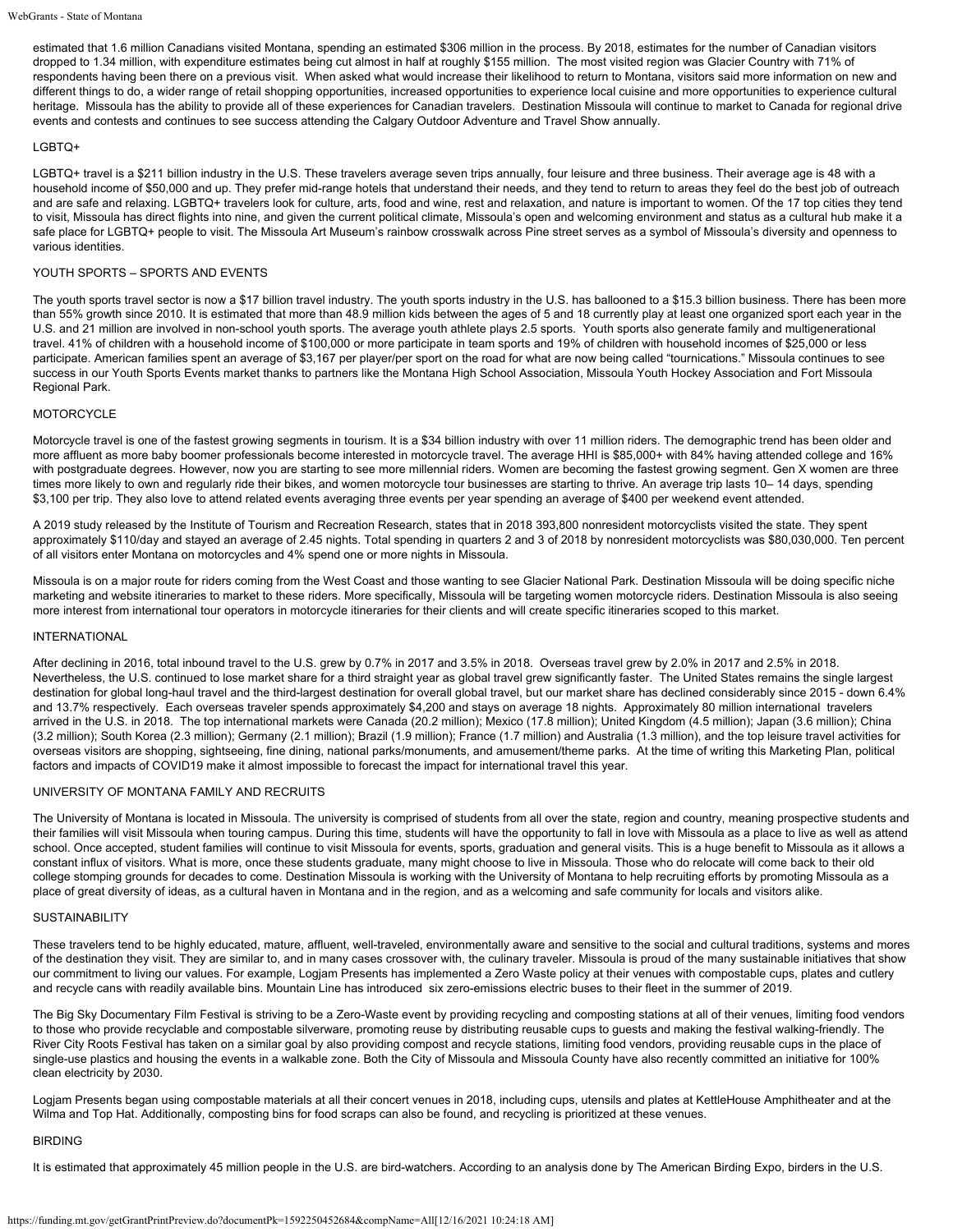spend approximately \$14.8 billion on travel-related expenses, and the U. S. Fish & Wildlife Service states that the higher the income and education level, the more likely a person is to be a birder. According to a 2016 National Survey of Fishing, Hunting and Wildlife Associated Recreation produced by the U.S. Fish & Wildlife Service, birders contribute more than \$75 billion to the U.S. economy. A 2011 survey showed that bird- watchers spend nearly \$41 billion annually on trips and equipment and that local economies benefit from the \$14.9 billion bird-watchers spend on food, lodging and transportation. U.S. bird-watchers are usually highly educated, affluent, slightly more women (56%), usually travel solo or with a partner, but not large groups, and, although made up of all age groups, middle-aged and elderly people represent the largest group  $(40 - 70)$ . They usually will spend 13 –14 days birding away from home.

Situated along pristine rivers offering exceptional riparian zones, Missoula and the Bitterroot Valley are brimming with numerous habitats and a wide variety of bird species. Both areas are havens for bird-watchers. Three of the best known spots in the area are Kelly Island, a 650-acre conservation area comprised of six islands at the confluence of the Bitterroot and Clark Fork rivers; Lee Metcalf National Wildlife Refuge, a 2,700-acre refuge with more than 225 identified species; and the 1,200 acre Teller Wildlife Refuge. Destination Missoula is going to advertise in the July/August issue of Bird Watcher's Digest where they will be featuring Montana in the print and digital section.

## HISTORY AND CULTURE

Missoula proudly lives our history. Evidence of the prehistoric ice age floods and Glacial Lake Missoula are still etched on the mountains surrounding Missoula. The indigenous peoples of the Missoula Valley were members of the Salish Tribes. Over the centuries, Salish, Kootenai, Pend d'Oreille, Nez Perce, Gros Ventre and the Blackfoot Tribes used the Missoula Valley as a travel route to the eastern plains and buffalo. They called the area "Nemissoolatakoo," from which "Missoula" is derived. The word translates roughly to "river of ambush/surprise," a reflection of the inter-tribal fighting common to the area. Their first encounter with non-natives came in 1805, when the Lewis and Clark expedition passed through the Missoula Valley. Missoula and the surrounding five valleys' rich history comes alive in places like Travelers' Rest State Park and the Historical Museum at Fort Missoula. Missoula is full of ways to become immersed in the history and culture - from historic downtown tours, river walks and tours of the Missoula Smokejumper's Center to walking portions of the Lewis and Clark trail, enjoying traditional pow wows and sharing meals from the many diverse cultures that have since made this special place home. Currently, the Downtown Missoula Partnership, has partnered with Historical Research Associates, the city's Historic Preservation Commission and the Historical Museum at Fort Missoula to produce a vision for a comprehensive heritage program in downtown Missoula, including both banks of the Clark Fork River. There are few, if any, communities the size of Missoula that have developed a defined heritage interpretive plan, and it could act as a prototype for other Montana towns to use. The Montana Natural History Center serves as a fantastic spot to learn about the biodiversity of Western Montana, including full-scale replicas and mounts of local animals like bears, mountain lions and ungulate species. Visitors can learn about the history, legacy and modern traditions of the American Indian tribes who call this area their ancestral home at places like the Payne Family Native American Center, which is the site of a a historic Salish Indian encampment, the Native American Studies building on the University of Montana campus and the People's Center north of town.

**Optional: Include attachments here.** [DM\\_2020-21 Marketing Plan\\_050120.pdf](https://funding.mt.gov/fileDownload.jsp?filename=1588374465514_DM_2020-21+Marketing+Plan_050120.pdf)

*c. What research supports your target marketing?*

#### **SUPPORTING RESEARCH**

Research on each of the existing and emerging markets for Missoula is available from the following sources:

- Montana Office of Tourism and Business Development General Travel Statistics
- STR Reports Missoula-Specific Hotel Statistics and competitive market analysis  $\bullet$
- U.S. Travel Association U.S. Travel Answer Sheet (https://www.ustravel.org/answersheet)
- Destination Analysts America's Tourism Challenge The Trump Slump Update (http://www.destinationanalysts. com/americas-tourism-challenge-the-trumpslump-update/)
- Destination Analysts Welcome to 2019: The American Traveler Sentiment Weakens (http://www. destinationanalysts.com/welcome-to-2019-americantraveler-sentiment-weakens/)
- Canadian Government Travel Statistics (http://www.statcan.gc.ca/start-debut-eng.html)
- U.S. Department of Commerce, Office of Travel & Tourism Industries Canadian Travel Statistics (http://travel. trade. gov/outreachpages/inbound.general\_information.inbound\_overview.html)
- Institute of Tourism and Recreation Research (http://www.itrr.umt.edu/nonres/2019DomCanInterExpend.pdf)
- University of Minnesota Tourism Research Reports Sustainable Tourism (http://www.tourism. umn.edu/ ResearchReports/MarketSegments/Sustainable)
- TheWanderingRV.com 70+ Solo Travel Statistics & Trends [\(https://www.thewanderingrv.com/solo-travel-statistics/](https://www.thewanderingrv.com/solo-travel-statistics/))
- GutsyTraveler.com Women Travel Statistics from Women Travel Experts [\(https://gutsytraveler.com/?](https://gutsytraveler.com/?s=Women+Travel+Statistics+from+Women+Travel+Expert)
- [s=Women+Travel+Statistics+from+Women+Travel+Expert\)](https://gutsytraveler.com/?s=Women+Travel+Statistics+from+Women+Travel+Expert)
- National Association of Sports Commissions 2017 Sports Tourism: A State of the Industry Report (www. sportscommissions.org)
- Sports Tourism: Sleeping Giant of the Tourism Market, Lavonne Wittmann
- U.S. Travel Association Fact Sheet The Impact of Sports on The Travel Industry
- WinterGreen Research, Inc. Youth Sports Defines Play [\(www.wintergreenresearch.com/blog](http://www.wintergreenresearch.com/blog))
- Skift.Com The New Era of Food Tourism Trends and Best Practices for Stakeholders (research.skift.com/reports/ the-new-era-of-food-tourism-trends-andbest-practices-for-stakeholders/
- U.S. Travel Comprehensive Culinary Travel Survey Provides Insights on Food and Wine Travelers (http://www. ustravel.org/news/press-
- releases/comprehensive-culinary-travel-survey-provides-insightsfood- and-wine-travelers)
- Skift Megatrends Defining Travel in 2019, Yearbook/Issue:01
- About Tourism Destination Marketing and the "FOOD" Element: A Market Overview (https://aboutourism. wordpress.com/tag/culinary-tourism)
- StampDestinations.com Edible Experiences Harnessing the Power of Niche Marketing Part 2 (https://stampdestinations.com/insights/edible-experiencesfood-tourism-culinary-niche-marketing/)
- ITRR Motorcycle Touring in Montana: A Market Analysis
- Tourism Recreation Research A Multidisciplinary Marketing Profile of Motorcycle Tourists: Explorers Escaping Routine to Find Flow on Scenic Routes [\(https://www.tandfonline.com/doi/full/10.1080/02508281.2018.1492767](https://www.tandfonline.com/doi/full/10.1080/02508281.2018.1492767))
	- CMI Community Marketing & Insights 23rd Annual LGBT Tourism and Hospitality Survey (http://www. communitymarketinginc.com)
	- Travel Weekly Music Tourism Has Potential, But Industry Must Pick Up The Tempo http://www.travelweekly. com/orth-America-Travel/Music-tourismhas-potential-but-industry-must-pick-up-the-tempo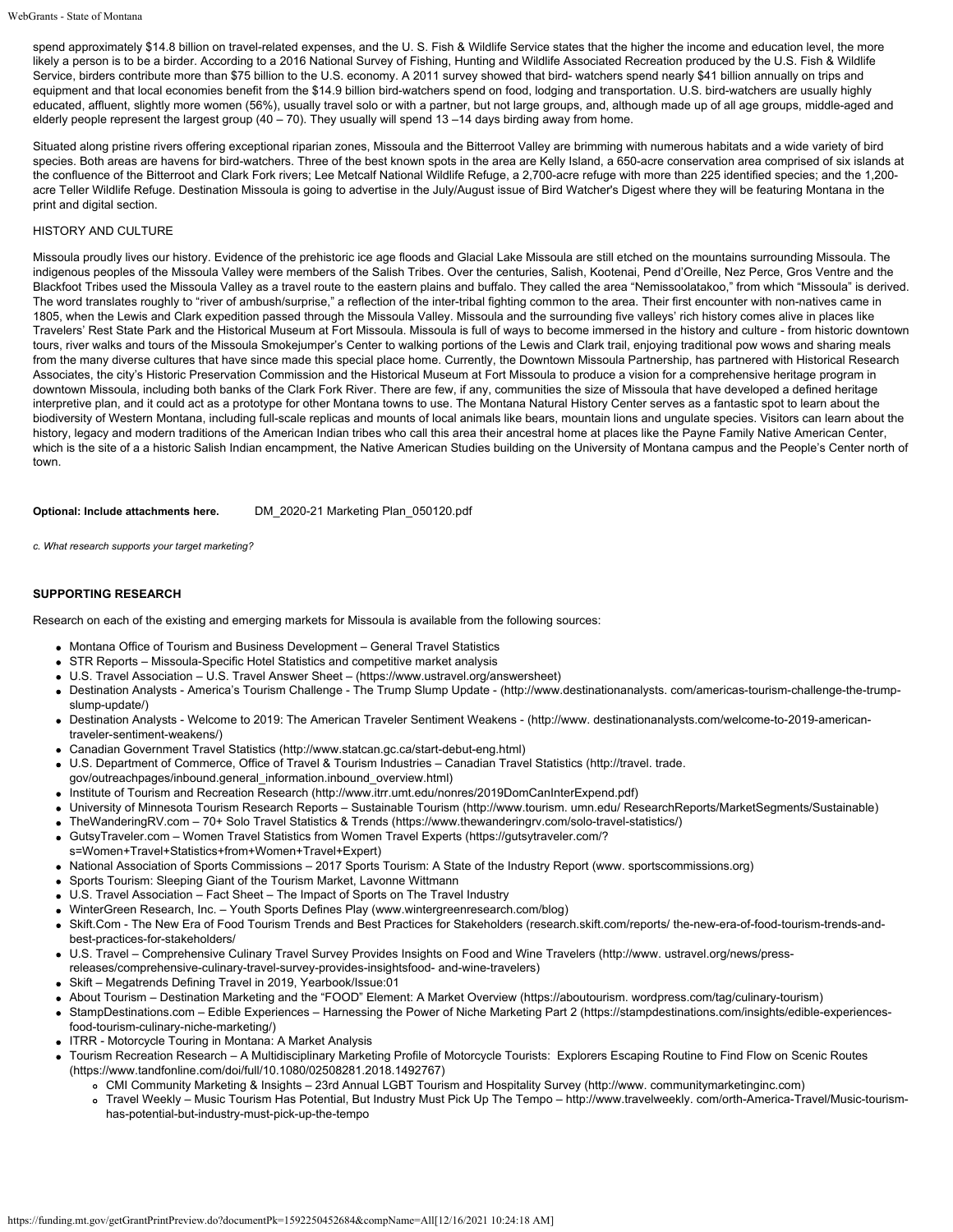## GOALS

- Increase the demand in Missoula for hotel rooms, attraction visits, concert and festival attendees, package tours, retail sales, restaurant receipts, local transportation and other events and activities that positively affect the economic impact of the local tourism industry.
- Boost the demand for and usage of venues in Missoula for groups and special events that, in turn, draw attendees to stay overnight in Missoula hotels.
- Via the Missoula Sports Committee and direct sales efforts, recruit, grow and retain sports events in the Missoula area and continue to expand visibility of Missoula as a premier athletic destination, especially in the youth sports market.
- Gain national and international media exposure for Missoula's diverse attractions, natural environment, rich history and unique personality to further educate and facilitate understanding of the Missoula product.
- Support and contribute to the enrichment of Missoula's multicultural, performing and visual arts, historic, recreation, education, sports, business and entertainment communities.
- Welcome all visitors, regardless of age, sex, sexual orientation, race, color, national origin, religion, marital status, veteran status or disability.
- Through strong community outreach and with recognized expertise in the tourism industry, actively participate in and contribute to the overall strategic planning for the growth and sustainability of the tourism industry in Missoula.
- To educate and bring awareness to the community of the importance of tourism to Missoula's economic health and the preservation of its residents' lifestyle.
- Actively seek cooperative community partners to assist Destination Missoula and the Missoula Tourism Business Improvement District in meeting the above goals.

*a. In what types of co-ops with MTOT would you like to participate?*

Destination Missoula strongly believes in the value of co-op opportunities with partners in the industry. Many times it is a way to reach markets with a larger message and presence than we can individually. The types of co-ops that we would like to participate in alongside the Montana Office of Tourism and Business Development are:

- Affordable print and digital advertising that includes reader service
- Matching funds programs that hit our target markets
- Shoulder season, outdoor, non-winter specific
- Arts and culture
- Entertainment
- Two Nations
- Mountain bike travel
- **·** International

#### **Optional: Include attachment here.**

*b. In what other types of co-ops would you like to participate? (Regions/CVBs, etc.)*

We also would like to participate in cooperative programs with Glacier Country Tourism and the other Regions and CVBs across the state with the following themes in mind:

- Park-to-park travel
- Arts and culture travel
- Canadian and international travel

*c. What types of co-ops have you done in the past? Were they successful - why or why not?*

We have participated in many cooperative opportunities with industry partners in the past, many of which have been highly successful. Following are some of the more recent co-ops we have participate in on all levels:

In FY 18-19 we participated in Parents Magazine, Sojern and Trip Advisor. We also participated with Glacier Country in Winter and Warm season COOPS.

- Glacier Winter Coop Leads: 20,000
- Glacier Summer Coop Leads: 10,065
- Sojern:
- Purchased Impressions: 869,566
- Delivered: 922,662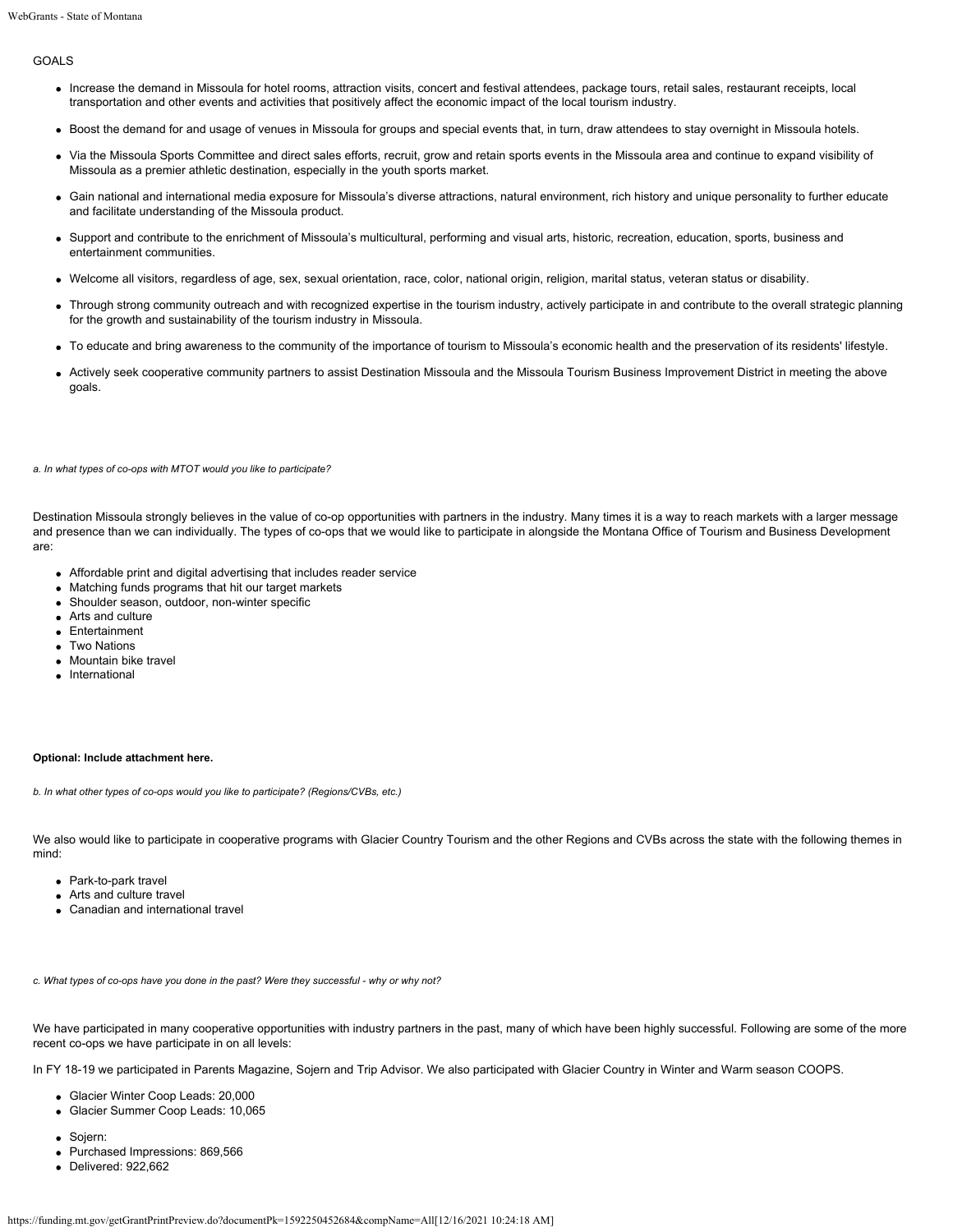WebGrants - State of Montana

- **c** Clicks: 1,553
- CTR: .17%
- Trip Advisor:
- Purchased Impressions: 578,628
- Delivered Impressions: 604,270
- **clicks: 386**
- CTR .06%
- Parents Magazine Leads: 239

Most of the joint ventures were very successful. If the same opportunities present themselves, we would participate in everything again with the exception of Parents Magazine.

**Optional: Include attachments here.**

**Optional: Include attachments here.** Ple Charts.docx

**Optional: Include attachment here:**

## *Marketing Segment, Method & Budget*

| <b>Marketing</b><br>Segment | <b>Marketing</b><br><b>Method</b> | Describe your<br>method.                                                                                                                                                                                                                                                                                                             | Provide<br>supporting<br>research/statistics.                                                                                                                                                                                                                                                                                                                                                                                      | How do you<br>plan to<br>measure<br>success?                                                                                                                                                                                     | Provide a brief<br>rationale for this<br>method.                                                                                                                                                                                                                              | <b>Estimated</b><br>budget for<br>method. | <b>Marketing Method</b><br><b>Evaluation</b>                                                                                                                                                                                                                                                                                                                                                                                                                                                                                                                                                                                                | Add'l<br><b>Attchmnt</b>     |
|-----------------------------|-----------------------------------|--------------------------------------------------------------------------------------------------------------------------------------------------------------------------------------------------------------------------------------------------------------------------------------------------------------------------------------|------------------------------------------------------------------------------------------------------------------------------------------------------------------------------------------------------------------------------------------------------------------------------------------------------------------------------------------------------------------------------------------------------------------------------------|----------------------------------------------------------------------------------------------------------------------------------------------------------------------------------------------------------------------------------|-------------------------------------------------------------------------------------------------------------------------------------------------------------------------------------------------------------------------------------------------------------------------------|-------------------------------------------|---------------------------------------------------------------------------------------------------------------------------------------------------------------------------------------------------------------------------------------------------------------------------------------------------------------------------------------------------------------------------------------------------------------------------------------------------------------------------------------------------------------------------------------------------------------------------------------------------------------------------------------------|------------------------------|
| <b>Consumer</b>             | <b>Print Advertising</b>          | <b>Destination Missoula</b><br>will use various<br>mediums to promote<br>Missoula as a premiere<br>and unique travel<br>destination, reaching<br>diverse geographic and<br>demographic markets<br>with the goal of<br>acquiring new and<br>repeat visitors, as well<br>as increasing their<br>length of stay and<br>brand awareness. | For your ease of<br>reference, the emerging<br>markets and research is<br>fully set out in the<br>narrative of this<br>marketing plan.<br>Although conversion on<br>print ads can be hard to<br>estimate, we feel that it<br>is important to have<br>placement in our direct<br>drive and flight markets<br>to stay top of mind as a<br>travel destination. For<br>FY 18-19 our print<br>media inquiry response<br>growth was 8.9% | Print ads will<br>be measured<br>through<br>placing five to<br>seven ads<br>annually and<br>be measured<br>by the size of<br>the<br>distribution.                                                                                | <b>Destination Missoula</b><br>will place print<br>advertising in a variety<br>of<br>publications targeting<br>diverse geographic<br>and demographic<br>markets showing what<br>is unique about the<br>Missoula area with an<br>emphasis on off-peak<br>and shoulder seasons. | \$107,987.34                              | Our objective was met.<br>Here are some supporting<br>statistics:<br><b>Backpacker</b><br>Cost: \$9,000<br>Audience: 1,404,000<br><b>Midwest Living</b><br>Cost: \$6,000<br>Audience: 2.7 Million<br>Good<br><b>Housekeeping Woman's</b><br>Day<br>Cost: \$5785<br>Audience:<br><b>PORTLAND</b><br>Readership: 115,717<br>Subscribers: 27,959<br><b>BOISE</b><br>Readership: 77,259<br>Subscribers: 18,657<br><b>Seattle Magazine</b><br>Cost: \$7000<br>Audience: 47,000<br><b>CDA Magazine</b><br>Cost: \$1200<br>Audience: 20,000<br>We will continue to use<br>this method, because it<br>helps us achieve our<br>marketing plan goals. | <b>Print Ads</b><br>FY21.zip |
|                             |                                   | <b>Destination Missoula</b><br>will use various<br>mediums to promote<br>Missoula as a premiere<br>and unique<br>travel destination,<br>reaching diverse                                                                                                                                                                             | For FY 18-19, this was<br>a sucessful method for<br>us. Our open rate of<br>email campaigns grew<br>from 21.6% in FY17 to                                                                                                                                                                                                                                                                                                          | Success will<br>be measured<br>through open<br>rates, click<br>through rates,<br>and bounce<br>rates. In FY19<br>the open rate<br>was 21.6%.<br><b>Destination</b><br>Missoula's<br>goal is a 15%<br>open rate<br>overall on the | Four targeted seasonal<br>electronic email<br>campaigns will remind<br>previous website<br>visitors to visit<br>Missoula and to revisit<br>the website for new<br>content on the latest                                                                                       |                                           | Our objective was met.<br>Open rate of email<br>campaigns grew from<br>23.7% in FY20 to 25.2%<br>in FY21. The CTR was                                                                                                                                                                                                                                                                                                                                                                                                                                                                                                                       |                              |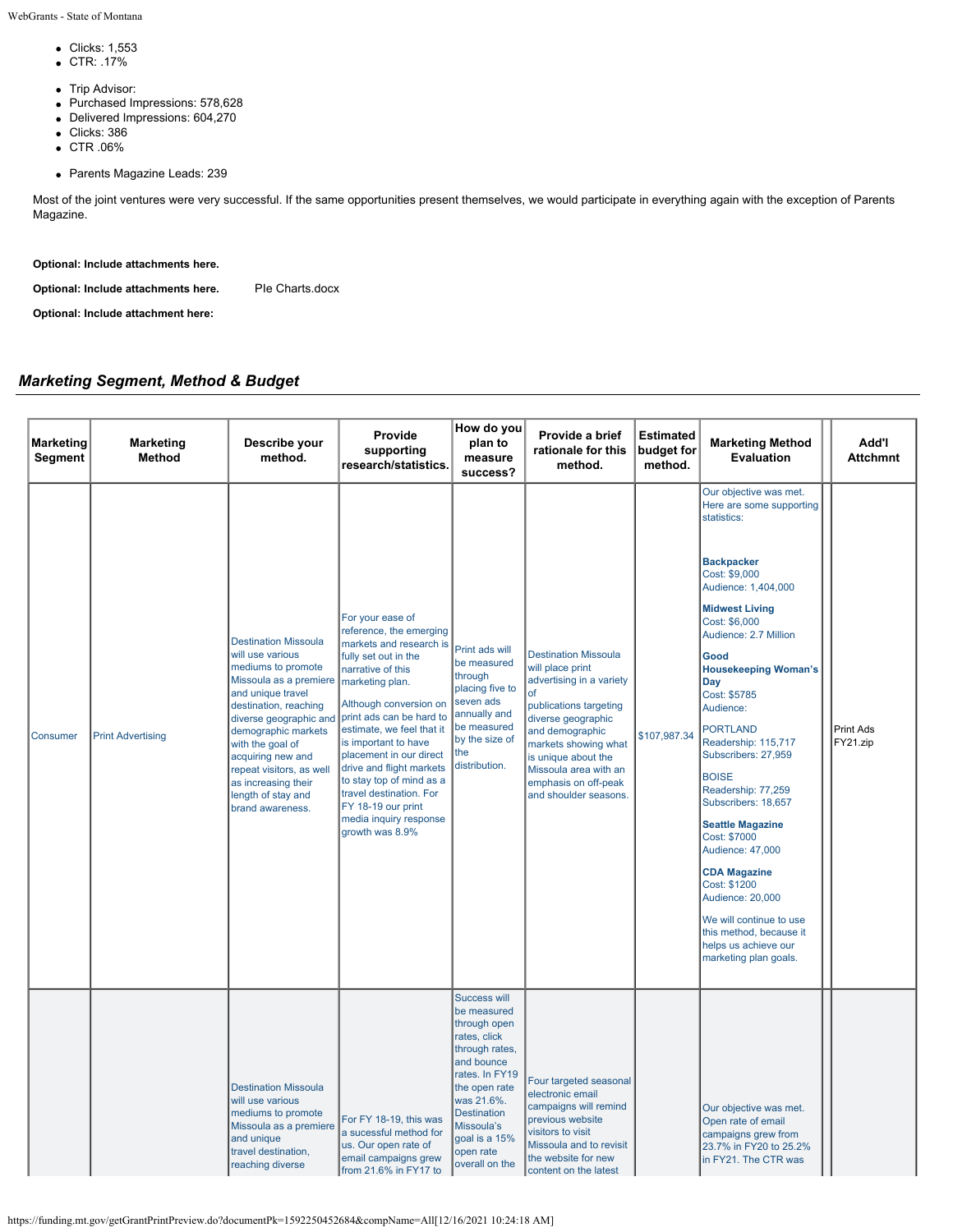| <b>Consumer</b> | Electronic Adv - Newsletter,<br>E-blast | geographic and<br>demographic markets<br>with the goal of<br>acquiring new<br>and repeat visitors, as<br>well as increasing their<br>length of stay and<br>brand awareness.                                                                                                                                                             | 22.3% in FY19. The<br>bounce rate dropped to<br>2.76%. There were<br>53,421 total eblasts<br>sent.                                                                                                                                                                    | four email<br>blasts.<br><b>Destination</b><br>Missoula will<br>focus on<br>growing our<br>overall open<br>rate by 2% and<br>the click-<br>through rate<br>from the email<br>messaging by<br>5% during the<br>marketing<br>year.                                                                                                                                                                                          | activities and<br>attractions. Email mini-<br>eblasts will focus on<br>major events and<br>happenings in<br>Missoula to our loyal<br>marketing database of<br>contacts.                                                                                                                                                                                                                                                                                                                                                                                                                                                                                                                                                                                                                                                                                                                                                                                                                                            | \$21,000.00 | 9.17%. The bounce rate<br>was to 2.3%.<br>We will continue to use<br>this method, because it<br>helps us achieve our<br>marketing plan goals.                                                                                                                                                                        | <b>Email Blasts FY</b><br>21.zip |
|-----------------|-----------------------------------------|-----------------------------------------------------------------------------------------------------------------------------------------------------------------------------------------------------------------------------------------------------------------------------------------------------------------------------------------|-----------------------------------------------------------------------------------------------------------------------------------------------------------------------------------------------------------------------------------------------------------------------|---------------------------------------------------------------------------------------------------------------------------------------------------------------------------------------------------------------------------------------------------------------------------------------------------------------------------------------------------------------------------------------------------------------------------|--------------------------------------------------------------------------------------------------------------------------------------------------------------------------------------------------------------------------------------------------------------------------------------------------------------------------------------------------------------------------------------------------------------------------------------------------------------------------------------------------------------------------------------------------------------------------------------------------------------------------------------------------------------------------------------------------------------------------------------------------------------------------------------------------------------------------------------------------------------------------------------------------------------------------------------------------------------------------------------------------------------------|-------------|----------------------------------------------------------------------------------------------------------------------------------------------------------------------------------------------------------------------------------------------------------------------------------------------------------------------|----------------------------------|
| <b>Consumer</b> | <b>Opportunity Marketing</b>            | <b>Destination Missoula</b><br>will use various<br>mediums to promote<br>Missoula as a premiere<br>and unique<br>travel destination,<br>reaching diverse<br>geographic and<br>demographic markets<br>with the goal of<br>acquiring new<br>and repeat visitors, as<br>well as increasing their<br>length of stay and<br>brand awareness. | For your ease of<br>reference, the emerging<br>markets and research is<br>fully set out in the<br>narrative of this<br>marketing plan.                                                                                                                                | <b>Destination</b><br><b>Missoula will</b><br>measure the<br>success of the<br><b>Dining Guide</b><br>by the<br>distribution<br>and pickup<br>rate of the<br>guide. We will<br>consider this<br>project a<br>success if the<br>business<br>cooperate with<br>the distribution<br>process and<br>locals and<br>visitors pick up<br>the guide. Our<br>goal is to<br>distribute and<br>use at least<br>80% of the<br>guides. | <b>Destination Missoula</b><br>will set aside funds to<br>participate in marketing<br>opportunities that<br>come up throughout<br>the year that were not<br>available at the time<br>this marketing plan<br>was written.<br>In FY 20-21,<br><b>Destination Missoula</b><br>created a Dining Guide<br>to showcase the food<br>scene in Missoula.<br>This is a project that<br>we have been wanting<br>to do for a long time<br>since there is no<br>competing guide in<br>Missoula. The timing<br>seemed perfect this<br>year to offer extra<br>support to our local<br>restaurants who<br>struggled through<br><b>COVID closures in</b><br>2020 and workforce<br>shortages in 2021.<br>DM created a 30-page<br>full color guide that<br>features beautiful<br>photography, custom<br>content and a listing for<br>each of the restaurants<br>in Missoula. The quide<br>size is $5.5 \times 8.5$ ,<br>30,000 guides were<br>printed and will be<br>distributed at the VIC<br>and at various<br>Missoula businesses. | \$34,316.90 | The guide has been<br>received well thus far.<br>This guide will be in<br>circulation for 12 months.<br>We will have a final<br>evaluation and count of<br>the remaining guides, if<br>any, on June 30, 2022.<br>We will continue to use<br>this method, because it<br>helps us achieve our<br>marketing plan goals. | Dining Guide.zip                 |
| Consumer        | <b>Joint Ventures</b>                   | <b>Destination Missoula</b><br>will use various<br>mediums to promote<br>Missoula as a premiere<br>and unique<br>travel destination,<br>reaching diverse<br>geographic and<br>demographic markets<br>with the goal of<br>acquiring new<br>and repeat visitors, as<br>well as increasing their<br>length of stay and<br>brand awareness. | For your ease of<br>reference, the emerging<br>markets and research is Success<br>fully set out in the<br>narrative of this<br>marketing plan.<br>Participating in joint<br>ventures is an effective<br>use of marketing dollars<br>and extends our reach<br>further. | measures will<br>vary<br>depending on<br>the segment of<br>the project<br>participated in.                                                                                                                                                                                                                                                                                                                                | <b>Destination Missoula</b><br>will set aside funds to<br>continue participation<br>in joint venture<br>opportunities with the<br>Montana Office of<br><b>Tourism and Business</b><br>Development and<br><b>Glacier Country</b><br>Tourism and seek out<br>opportunities with other<br><b>CVBs/regions that</b><br>come up throughout<br>the year.                                                                                                                                                                                                                                                                                                                                                                                                                                                                                                                                                                                                                                                                 | \$1,000.00  | This was a cancelled<br>project due to COVID.<br>Funds for this method<br>have been budgeted for<br>FY 21-22.<br>We will continue to use<br>this method, because it<br>helps us achieve our<br>marketing plan goals.                                                                                                 |                                  |
|                 |                                         |                                                                                                                                                                                                                                                                                                                                         |                                                                                                                                                                                                                                                                       |                                                                                                                                                                                                                                                                                                                                                                                                                           |                                                                                                                                                                                                                                                                                                                                                                                                                                                                                                                                                                                                                                                                                                                                                                                                                                                                                                                                                                                                                    |             | Our objective was met<br>and was successful.<br>Total search engine<br>generated traffic on<br>destinationmissoula.org<br>grew from 463, 976 in the<br>previous year to 511,208<br>in FY21 or 9.3% overall.<br>Our strategy was based                                                                                |                                  |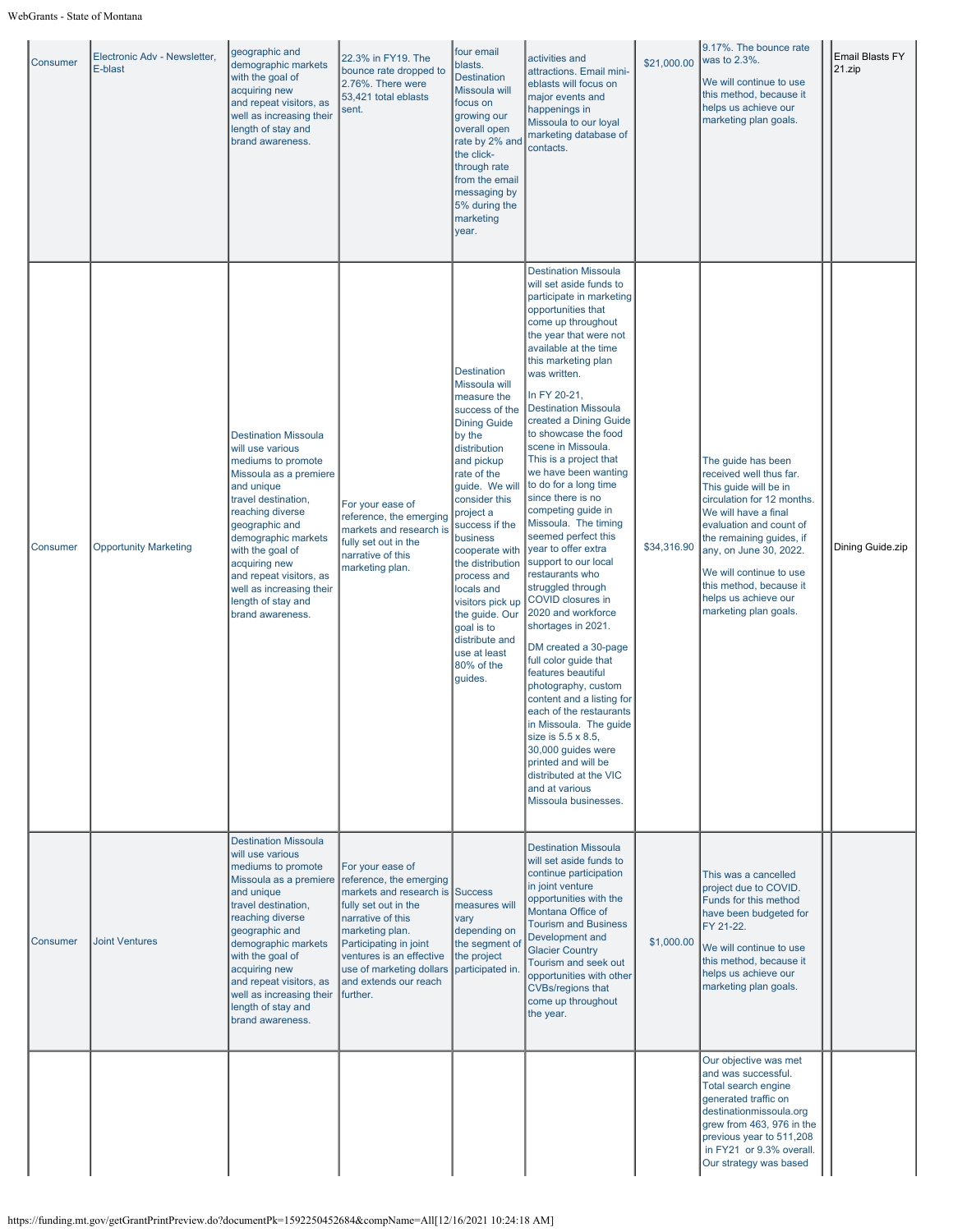| Consumer        | <b>Search Engine Optimization</b> | <b>Destination Missoula</b><br>will use various<br>mediums to promote<br>Missoula as a premiere<br>and unique<br>travel destination,<br>reaching diverse<br>geographic and<br>demographic markets<br>with the goal of<br>acquiring new<br>and repeat visitors, as<br>well as increasing their<br>length of stay and<br>brand awareness. | Total search engine<br>generated traffic on<br>destinationmissoula.org<br>grew from 346,201 in<br>the previous year to<br>412,814 in FY19. The<br>budget was the same in<br>both years. Our<br>strategy was based on<br>utilizing research from<br>past year performance<br>and research as well as<br>studying digital trends<br>and applying daily<br>search strategy and<br>monitoring to drive<br>traffic to the website. | <b>Success will</b><br>be measured<br>for the<br>websites by<br>visitor and<br>page views;<br>SEO - visitors,<br>search visitors,<br>non-traditional<br>web visitors,<br>organic<br>placement on<br>Google and<br>other search<br>engines. This<br>strategy ties<br>into our<br>website<br>marketing,<br>optimization<br>and<br>maintenance,<br>and has the<br>same 8%<br>growth target<br>via search and<br><b>SEO</b><br>strategies. | <b>Destination Missoula</b><br>will aggressively<br>optimize and modify<br>website source code<br>meta tags to ensure<br>best possible<br>placement on major<br>search engines and to<br>promote organic SEO.<br><b>Destination Missoula's</b><br>overall goal is visitor<br>growth to the website<br>and related digital<br>resources.                                                                                                                                                                                                                                                                                                                                                                                                                                                                                                                                                                | \$7,000.00 | on utilizing research from<br>past year performance<br>and research as well on<br>digital trends and applying<br>daily search strategy and<br>monitoring traffic to the<br>website. We are also<br>focused on not just<br>Google, Yahoo, Bing but<br>fast emerging tools such<br>as Duck Duck Go and<br>related privacy enhanced<br>search engines meeting<br>consumer interest and<br>trending in utilization.<br>Overall web traffic to the<br>site grew 16% and<br>inquiries added to the<br>database grew by 2%.<br>Total names added to the<br>database equaled<br>226,162. We will<br>continue to use this<br>method, because it helps<br>us achieve our marketing<br>plan goals. We modified<br>search terms and<br>optimization strategy in<br>response to Cares Act<br>requirements as well and<br>integrated a wider<br>information strategy.<br>We will continue to use<br>this method, because it<br>helps us achieve our<br>marketing plan goals. | Keywords<br>FY21.docx.zip |
|-----------------|-----------------------------------|-----------------------------------------------------------------------------------------------------------------------------------------------------------------------------------------------------------------------------------------------------------------------------------------------------------------------------------------|-------------------------------------------------------------------------------------------------------------------------------------------------------------------------------------------------------------------------------------------------------------------------------------------------------------------------------------------------------------------------------------------------------------------------------|----------------------------------------------------------------------------------------------------------------------------------------------------------------------------------------------------------------------------------------------------------------------------------------------------------------------------------------------------------------------------------------------------------------------------------------|--------------------------------------------------------------------------------------------------------------------------------------------------------------------------------------------------------------------------------------------------------------------------------------------------------------------------------------------------------------------------------------------------------------------------------------------------------------------------------------------------------------------------------------------------------------------------------------------------------------------------------------------------------------------------------------------------------------------------------------------------------------------------------------------------------------------------------------------------------------------------------------------------------|------------|----------------------------------------------------------------------------------------------------------------------------------------------------------------------------------------------------------------------------------------------------------------------------------------------------------------------------------------------------------------------------------------------------------------------------------------------------------------------------------------------------------------------------------------------------------------------------------------------------------------------------------------------------------------------------------------------------------------------------------------------------------------------------------------------------------------------------------------------------------------------------------------------------------------------------------------------------------------|---------------------------|
| <b>Consumer</b> | Photo/Video Library               | <b>Destination Missoula</b><br>will use various<br>mediums to promote<br>Missoula as a premiere<br>and unique<br>travel destination,<br>reaching diverse<br>geographic and<br>demographic markets<br>with the goal of<br>acquiring new<br>and repeat visitors, as<br>well as increasing their<br>length of stay and<br>brand awareness. | As per research<br>conducted by MOTBD<br>for the Montana brand,<br>we have found that use<br>of large, colorful and<br>unique photography<br>and video creates<br>inspiration for visitors<br>when they are making<br>travel decisions. We<br>use it across all<br>platforms, including<br>web, online, digital and<br>print advertising, and<br>throughout our social<br>media.                                              | <b>Success will</b><br>be measured<br>by an addition<br>of at least 25<br>new high<br>quality<br>photographs<br>and one video<br>to the library,<br>and the ability<br>of DM staff to<br>easily<br>catalogue and<br>work with said<br>photo/video.<br>New and<br>updated<br>photos being<br>used on the<br>website will<br>help bolster<br>the goal of 8%<br>growth in<br>searches.                                                    | <b>Destination Missoula</b><br>will continue to develop<br>and maintain its photo<br>and video library used<br>for all media. The goal<br>with photography is to<br>tell the story about the<br>uniqueness of<br>Missoula and the<br>surrounding area with<br>imagery that<br>authentically speaks to<br>the nature of this<br>exceptional place. The<br>photography used will<br>draw visitors in by<br>showcasing the natural<br>beauty and the<br>abundance of<br>recreational<br>opportunities, arts and<br>culture, and food and<br>drink options you<br>would expect to find in<br>a much larger city.<br><b>Destination Missoula</b><br>will purchase high-<br>quality, all-season<br>photographs and<br>videos and will<br>encourage non-<br>professional<br>photographers to<br>submit their favorite<br>area photo for potential<br>use by Destination<br>Missoula in marketing<br>Missoula. | \$100.00   | This was a cancelled<br>project due to<br>COVID. Funds for this<br>method have been<br>budgeted for FY 21-22.<br>We will continue to use<br>this method, because it<br>helps us achieve our<br>marketing plan goals.                                                                                                                                                                                                                                                                                                                                                                                                                                                                                                                                                                                                                                                                                                                                           |                           |
|                 |                                   | <b>Destination Missoula</b><br>will use various<br>mediums to promote<br>Missoula as a premiere                                                                                                                                                                                                                                         | For your ease of<br>reference, the emerging and<br>markets and research is impressions.<br>fully set out in the                                                                                                                                                                                                                                                                                                               | <b>Success for</b><br>online digital<br>ads will be<br>measured<br>through click<br>through rates                                                                                                                                                                                                                                                                                                                                      | <b>Destination Missoula</b><br>will place online digital                                                                                                                                                                                                                                                                                                                                                                                                                                                                                                                                                                                                                                                                                                                                                                                                                                               |            | Our objective was met.<br>We had 248,045 clicks to<br>website, which is a 8%<br>increase over prior year.                                                                                                                                                                                                                                                                                                                                                                                                                                                                                                                                                                                                                                                                                                                                                                                                                                                      |                           |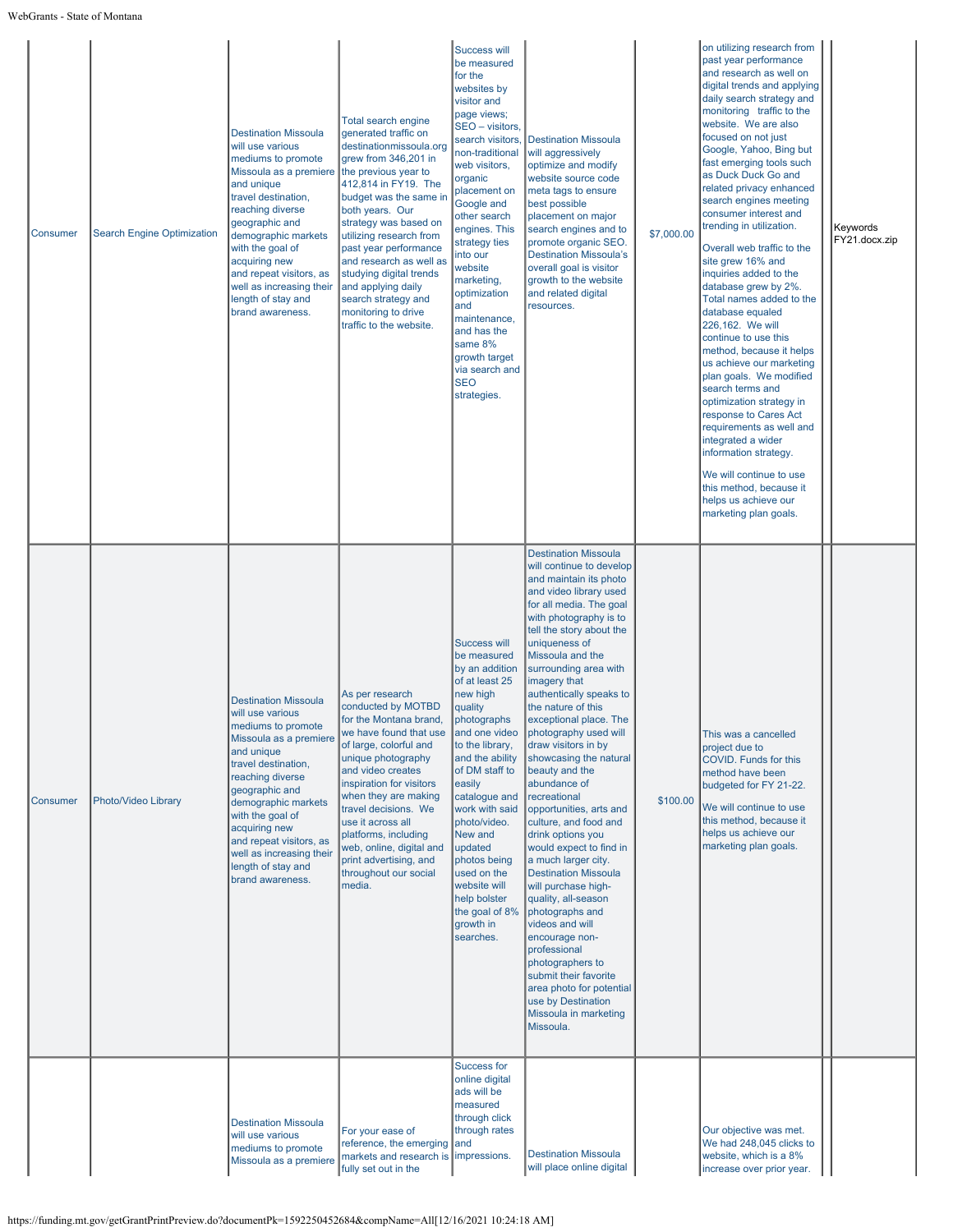| Consumer                    | <b>Online/Digital Advertising</b> | and unique<br>travel destination,<br>reaching diverse<br>geographic and<br>demographic markets<br>with the goal of<br>acquiring new<br>and repeat visitors, as<br>well as increasing their<br>length of stay and<br>brand awareness.                                                                                        | narrative of this<br>marketing plan.<br><b>Online/Digital</b><br>Advertising is effective<br>for us. In FY 18-19 we<br>had a 14.7% increase<br>over prior year. We had<br>33 CTR to a goal of .30<br>CTR.                                                                                                                                                                                                                                                                                                                                                                                | <b>Destination</b><br>Missoula's<br>overall target<br>is to acquire<br>5% inquiry<br>growth over<br>prior-year total<br>inquiries<br>$(236,997)$ and<br>web visitation<br>numbers<br>$(1, 166, 256)$ via<br>print and<br>digital media<br>placements. | ads targeting diverse<br>geographic and<br>demographic markets<br>showing what is unique<br>about the Missoula<br>area with an emphasis<br>on off-peak and<br>shoulder seasons.                                                                                                                                          | \$17,000.00 | We had .47 CTR to a goal<br>of .30 CTR. Inquiry<br>growth tied to digital<br>media placement grew<br>2% over prior.<br>We will continue to use<br>this method, because it<br>helps us achieve our<br>marketing plan goals.                                                                                                                                                                                                                                                                                                                                                                                                                                                                                                                                       | <b>Digital Banners</b><br>FY21.zip |
|-----------------------------|-----------------------------------|-----------------------------------------------------------------------------------------------------------------------------------------------------------------------------------------------------------------------------------------------------------------------------------------------------------------------------|------------------------------------------------------------------------------------------------------------------------------------------------------------------------------------------------------------------------------------------------------------------------------------------------------------------------------------------------------------------------------------------------------------------------------------------------------------------------------------------------------------------------------------------------------------------------------------------|-------------------------------------------------------------------------------------------------------------------------------------------------------------------------------------------------------------------------------------------------------|--------------------------------------------------------------------------------------------------------------------------------------------------------------------------------------------------------------------------------------------------------------------------------------------------------------------------|-------------|------------------------------------------------------------------------------------------------------------------------------------------------------------------------------------------------------------------------------------------------------------------------------------------------------------------------------------------------------------------------------------------------------------------------------------------------------------------------------------------------------------------------------------------------------------------------------------------------------------------------------------------------------------------------------------------------------------------------------------------------------------------|------------------------------------|
| <b>Marketing</b><br>Support | <b>Administration</b>             | <b>Destination Missoula</b><br>will create and provide<br>essential tools and<br>facilities in order to<br>maximize marketing<br>opportunities and<br>partnerships.<br><b>Destination Missoula</b><br>will also stay abreast of<br>industry trends and<br>regulations and focus<br>on increasing<br>destination conversion. | Funding for operations,<br>key personnel and<br>services is necessary in<br>order to provide the<br>best experience for<br>visitors to our<br>community. Highly<br>trained staff that is<br>knowledgeable on<br>industry trends and how<br>to implement them will<br>help put Missoula at a<br>competitive advantage.                                                                                                                                                                                                                                                                    | <b>Success will</b><br>be measured<br>by meeting ou<br>objective to<br>spend less<br>than 20% of<br>the total<br>marketing<br>budget.                                                                                                                 | Funding for operations,<br>key personnel and<br>services is necessary<br>in order to provide the<br>best experience for<br>visitors to our<br>community. Highly<br>trained staff that is<br>knowledgeable on<br>industry trends and<br>how to implement them<br>will help put Missoula<br>at a competitive<br>advantage. | \$59,948.00 | We met our objective.<br><b>Destination Missoula met</b><br>the objective to spend no<br>more than 20% of the<br>total marketing budget on<br>Administration. A total of<br>\$46,511.40 was spent,<br>which is less than 20% of<br>the total budget and<br>therefore within the<br>allowable amount per<br><b>Rules and Requlations.</b><br><b>Destination Missoula</b><br>annually conducts<br>reviews and evaluations.<br>We will continue to use<br>this method, because it<br>helps us achieve our<br>marketing plan goals.                                                                                                                                                                                                                                  | FY20-21 Visitor<br>Data.xlsx       |
| <b>Marketing</b><br>Support | <b>DMO Program Participation</b>  | <b>Destination Missoula</b><br>will create and provide<br>essential tools and<br>facilities in order to<br>maximize<br>marketing opportunities<br>and partnerships.<br><b>Destination Missoula</b><br>will also stay abreast of<br>industry trends<br>and regulations and<br>focus on increasing<br>destination conversion. | Professional<br>development in all<br>departments keeps our<br>staff on top of new<br>travel trends and able<br>to be proactive in<br>marketing, instead of<br>reactive. It also gives<br>our staff a chance to<br>network with similar<br>DMO's to learn best<br>practices and make<br>connections across the<br>country. Destinations<br>International also gives<br>our staff access to the<br>latest travel research.<br>A more professional<br>and knowledgeable<br>staff leads to more<br>leads, conversion and<br>ultimately longer,<br>unforgettable stays in<br>your community. | Success will<br>be measured<br>development<br>and education<br>through<br><b>Desitinations</b><br>International<br>resources.                                                                                                                         | Staff attendance at<br><b>Destinations</b><br>by professional International's niche<br>land annual<br>conferences will keep<br>staff abreast of<br>industry trends and<br>how to incorporate<br>them in our marketing.                                                                                                   | \$7,900.00  | This method was<br>successful as the<br>objective was met. Aside<br>from the courses and<br>trainings offered,<br>belonging to DI offers a<br>plethora of resources that<br>were acquired and utilized<br>by Destination Missoula in<br>FY20-21: email<br>newsletters; targeted<br>listservs on DMO issues;<br>and examples of job<br>descriptions and various<br>reporting forms shared by<br>DMO peers. DI is an<br>organization we will<br>continue to utilize for<br>professional<br>development.<br>Unfortunately, due to<br>COVID19 no one<br>attended any in person<br>conferences in FY 20-21,<br>but there are plans to<br>attend in the future.<br>We will continue to use<br>this method, because it<br>helps us achieve our<br>marketing plan goals. | DI<br>Newsletters.pdf              |
|                             |                                   |                                                                                                                                                                                                                                                                                                                             |                                                                                                                                                                                                                                                                                                                                                                                                                                                                                                                                                                                          |                                                                                                                                                                                                                                                       | • Destination<br>Missoula will<br>provide the<br>following<br>services<br>through our<br>fulfillment<br>company:<br>• Provide<br>potential<br>visitors with<br>information<br>they have<br>requested five<br>days a week<br>(24/7 ordering                                                                               |             |                                                                                                                                                                                                                                                                                                                                                                                                                                                                                                                                                                                                                                                                                                                                                                  |                                    |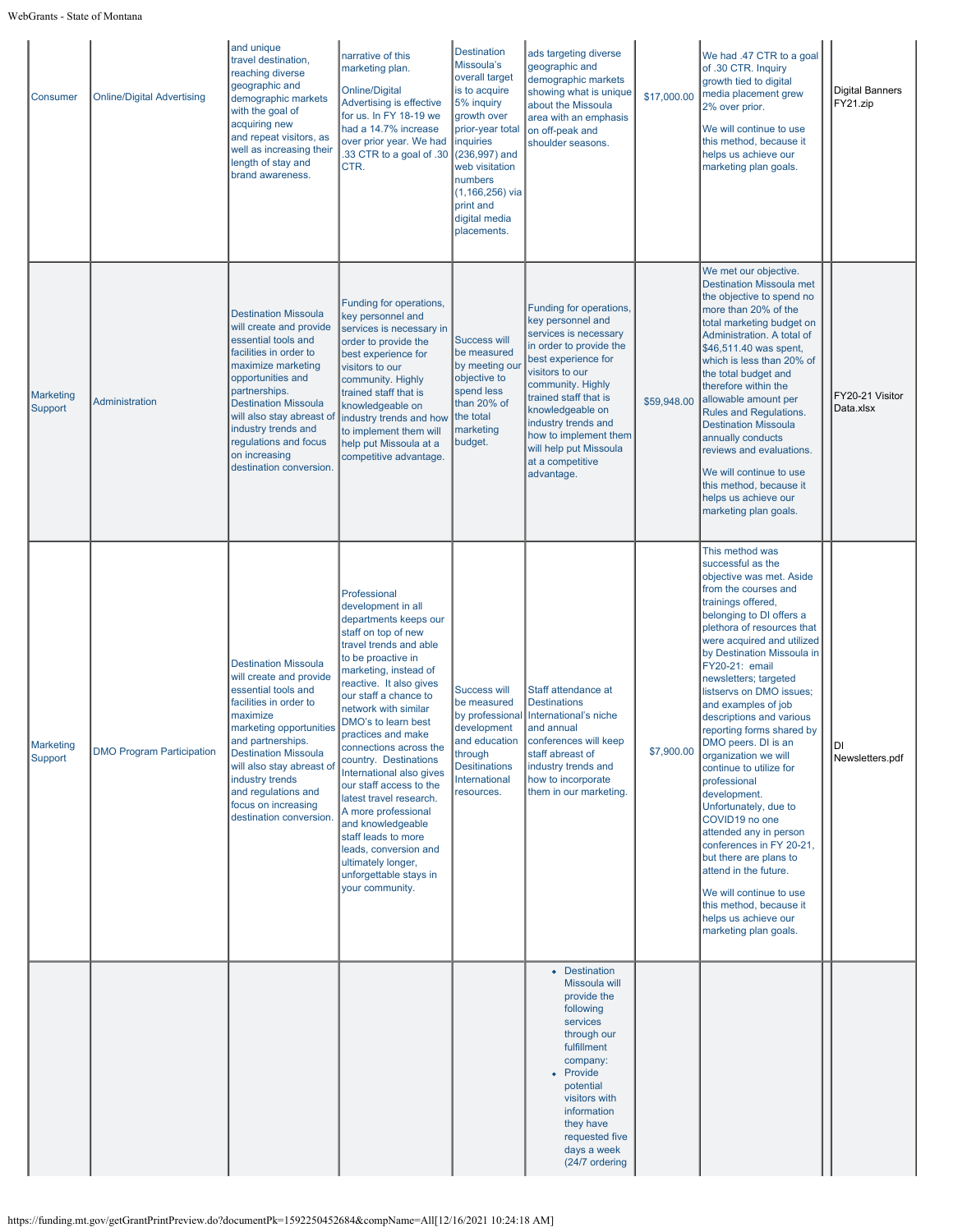|  | Marketing<br>Support | Fulfillment/Telemarketing/Call<br>Center | <b>Destination Missoula</b><br>will create and provide<br>essential tools and<br>facilities in order to<br>maximize<br>marketing opportunities<br>and partnerships.<br><b>Destination Missoula</b><br>will also stay abreast of<br>industry trends<br>and regulations and<br>focus on increasing<br>destination conversion. | There were over<br>226,162 call center<br>inquiries in FY 21. The<br>call center distributes<br>travel guides to callers,<br>responds to e-mail and<br>social media requests,<br>and manages reader<br>services and the online<br>questbook. The call<br>center also delivers<br>guides to trade shows,<br>Southgate Mall, the<br>Missoula International<br>Airport and a dozen<br>other locations<br>throughout the City.<br>The guide is also<br>delivered through<br><b>Certified Folder from</b><br><b>Glacier to Yellowstone</b><br>Park and west to<br>Spokane. The call<br>center staff also<br>maintain social media<br>content, provide all data<br>entry of guide requests,<br>and detailed travel<br>planning and<br>counseling assistance<br>to potential visitors. | <b>Destination</b><br>Missoula's<br>overall goal is<br>to improve by<br><b>5% the</b><br>number of<br>inquiries<br>handled at the<br>call center. | provided),<br>including<br>expanded<br>hours for peak<br>inquiry periods<br>and large-<br>scale<br>campaigns.<br>$\bullet$ Execute a<br>central<br>clearing house<br>for<br>management,<br>fulfillment and<br>tracking of all<br>inquiries via<br>email,<br>telephone,<br>LiveChat, fax,<br>mail and<br>reader<br>response<br>cards.<br>• Provide<br>targeted<br>extension<br>numbers for<br>better tracking<br>of print media,<br>as well as<br>special URLs<br>for web<br>response<br>measurement.<br><b>Destination</b><br>Missoula has<br>also boosted<br>capabilities to<br>provide<br>additional<br>website<br>tracking of<br>visitors who<br>order visitor<br>guides to help<br>provide even<br>more tracking<br>about where<br>inquiries are<br>coming from.<br>• Provide a<br>customizable<br>database to<br>track additional<br>traveler<br>interest and<br>preferences.<br>Utilize the<br>database to<br>provide<br>sample<br>callbacks to<br>ensure guide<br>arrived timely<br>for consumers.<br>• Provide timely<br>fulfillment of<br>travel guides<br>and electronic<br>mail<br>responses.<br>• Provide<br>additional<br>travel planning<br>assistance to<br>visitors<br>needing help<br>with directions,<br>weather<br>conditions and<br>attraction and<br>lodging details.<br>• Maintain<br>quality data in<br>the consumer<br>database and | \$44,856.00 | Our objective was met.<br>Here are some statistics:<br>• Call Center beat<br>prior inquiries by<br>$1,332 (+.05%)$<br>• 115,000 visitor<br>guides distributed<br>via call center,<br>events, and rack<br>delivery including:<br>Top Ten States of Inquiry<br>Include: CA - TX - WA-<br>$OH - MN - IL - FL - ID -$<br>GA - WI<br>We will continue to use<br>this method, because it<br>helps us achieve our<br>marketing plan goals. | Telemarketing.zip |
|--|----------------------|------------------------------------------|-----------------------------------------------------------------------------------------------------------------------------------------------------------------------------------------------------------------------------------------------------------------------------------------------------------------------------|---------------------------------------------------------------------------------------------------------------------------------------------------------------------------------------------------------------------------------------------------------------------------------------------------------------------------------------------------------------------------------------------------------------------------------------------------------------------------------------------------------------------------------------------------------------------------------------------------------------------------------------------------------------------------------------------------------------------------------------------------------------------------------|---------------------------------------------------------------------------------------------------------------------------------------------------|-------------------------------------------------------------------------------------------------------------------------------------------------------------------------------------------------------------------------------------------------------------------------------------------------------------------------------------------------------------------------------------------------------------------------------------------------------------------------------------------------------------------------------------------------------------------------------------------------------------------------------------------------------------------------------------------------------------------------------------------------------------------------------------------------------------------------------------------------------------------------------------------------------------------------------------------------------------------------------------------------------------------------------------------------------------------------------------------------------------------------------------------------------------------------------------------------------------------------------------------------------------------------------------------------------------------------------------------------------------|-------------|-------------------------------------------------------------------------------------------------------------------------------------------------------------------------------------------------------------------------------------------------------------------------------------------------------------------------------------------------------------------------------------------------------------------------------------|-------------------|
|--|----------------------|------------------------------------------|-----------------------------------------------------------------------------------------------------------------------------------------------------------------------------------------------------------------------------------------------------------------------------------------------------------------------------|---------------------------------------------------------------------------------------------------------------------------------------------------------------------------------------------------------------------------------------------------------------------------------------------------------------------------------------------------------------------------------------------------------------------------------------------------------------------------------------------------------------------------------------------------------------------------------------------------------------------------------------------------------------------------------------------------------------------------------------------------------------------------------|---------------------------------------------------------------------------------------------------------------------------------------------------|-------------------------------------------------------------------------------------------------------------------------------------------------------------------------------------------------------------------------------------------------------------------------------------------------------------------------------------------------------------------------------------------------------------------------------------------------------------------------------------------------------------------------------------------------------------------------------------------------------------------------------------------------------------------------------------------------------------------------------------------------------------------------------------------------------------------------------------------------------------------------------------------------------------------------------------------------------------------------------------------------------------------------------------------------------------------------------------------------------------------------------------------------------------------------------------------------------------------------------------------------------------------------------------------------------------------------------------------------------------|-------------|-------------------------------------------------------------------------------------------------------------------------------------------------------------------------------------------------------------------------------------------------------------------------------------------------------------------------------------------------------------------------------------------------------------------------------------|-------------------|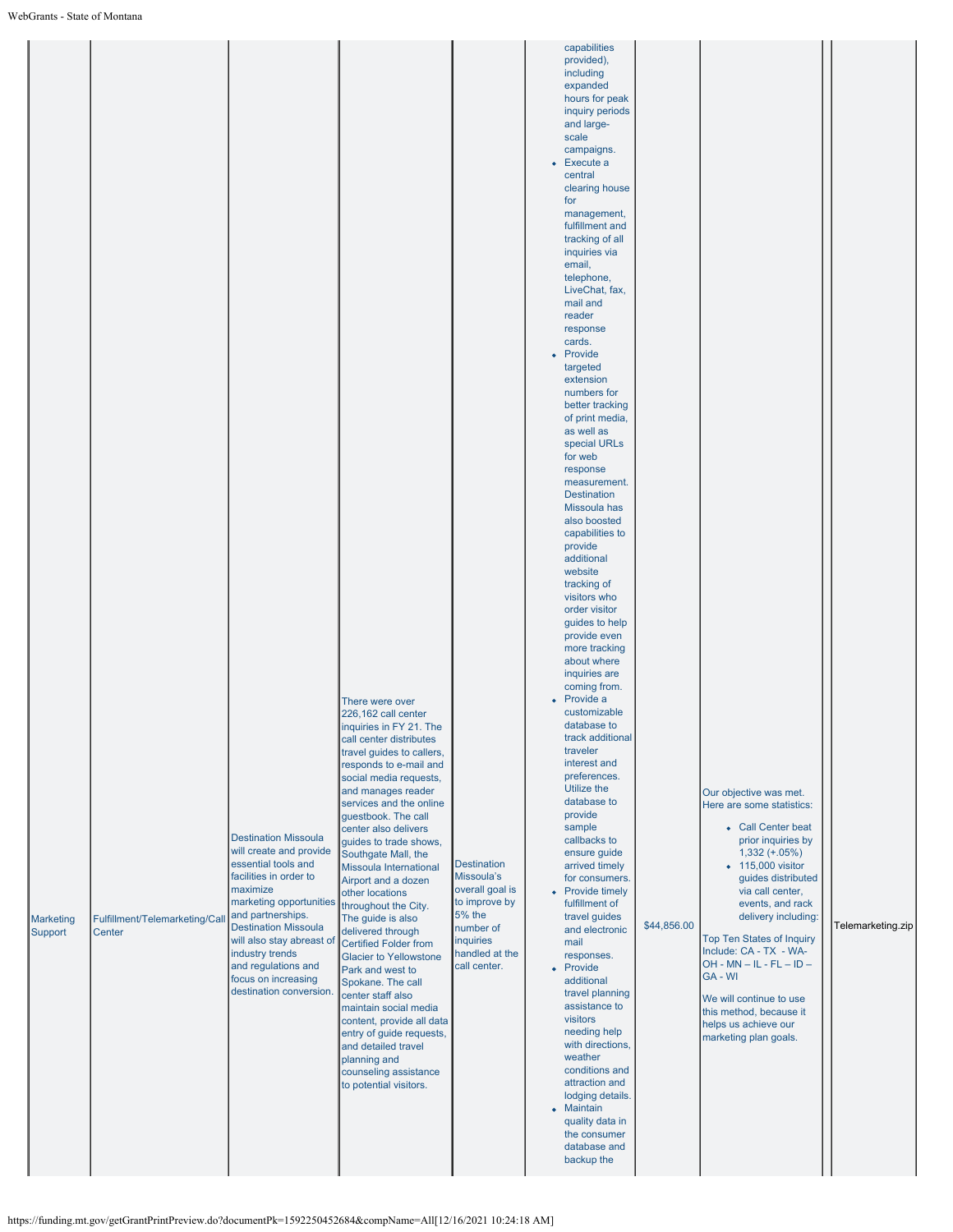|                             |                          |                                                                                                                                                                                                                                                                                                                             |                                                                                                                                                                                                                                                                                                                                                                                                   |                                                                                                                                                                                                                                                                                                                                                                                  | data daily for<br>protection.<br>• Provide<br>storage and<br>local and<br>national<br>distribution of<br>the guides via<br>call center and<br>local tourism<br>business<br>requests for<br>guides.<br>• Integrate call<br>center with<br>web 2.0<br>opportunities<br>to place<br>questions and<br>answers and<br>other valuable<br>dialog with<br>consumers<br>online to assist<br>website-based<br>travel<br>planners.<br>Provide social media<br>content support and<br>tracking information-<br>Facebook, Twitter,<br>Pinterest. A major<br>share of the travel<br>guides will come into<br>and be distributed by<br>the call<br>center/fulfillment<br>center. More than<br>60,000 travel guides<br>will be sent from the<br>call center to direct<br>inquiries from print,<br>digital, social media<br>and related travel<br>guide requests. The<br>call center will ship the<br>travel guides using the<br>latest requirements<br>with the U.S. Postal<br>Service. They will ship<br>guides to the United<br>States and Canada,<br>but will restrict guides<br>requested outside<br>those areas to only<br>special mailing<br>circumstances<br>approved by the<br>director. In those<br>cases. Destination<br>Missoula pushes<br>visitors, when possible,<br>to the online guide<br>version. |          |                                                                                                                                                                                                                                                                                   |  |
|-----------------------------|--------------------------|-----------------------------------------------------------------------------------------------------------------------------------------------------------------------------------------------------------------------------------------------------------------------------------------------------------------------------|---------------------------------------------------------------------------------------------------------------------------------------------------------------------------------------------------------------------------------------------------------------------------------------------------------------------------------------------------------------------------------------------------|----------------------------------------------------------------------------------------------------------------------------------------------------------------------------------------------------------------------------------------------------------------------------------------------------------------------------------------------------------------------------------|---------------------------------------------------------------------------------------------------------------------------------------------------------------------------------------------------------------------------------------------------------------------------------------------------------------------------------------------------------------------------------------------------------------------------------------------------------------------------------------------------------------------------------------------------------------------------------------------------------------------------------------------------------------------------------------------------------------------------------------------------------------------------------------------------------------------------------------------------------------------------------------------------------------------------------------------------------------------------------------------------------------------------------------------------------------------------------------------------------------------------------------------------------------------------------------------------------------------------------------------------------------------------------------------------|----------|-----------------------------------------------------------------------------------------------------------------------------------------------------------------------------------------------------------------------------------------------------------------------------------|--|
| <b>Marketing</b><br>Support | <b>Crisis Management</b> | <b>Destination Missoula</b><br>will create and provide<br>essential tools and<br>facilities in order to<br>maximize<br>marketing opportunities<br>and partnerships.<br><b>Destination Missoula</b><br>will also stay abreast of<br>industry trends<br>and regulations and<br>focus on increasing<br>destination conversion. | The ability to respond<br>quickly to a crisis is of<br>utmost importance.<br>Having a local, regional<br>and state crisis<br>management policy in<br>place and being able to<br>put resources forward<br>immediately to help<br>manage our message,<br>move visitors safely<br>throughout our state<br>and give them up to<br>date information and<br>alternatives has proven<br>to be essential. | <b>Success</b><br>measurements<br>will vary<br>greatly based<br>on the crisis.<br><b>Destination</b><br>Missoula will<br>be proactive in<br>helping to<br>resolve the<br>crises, will<br>maintain an<br>updated crisis<br>communication<br>plan to meet<br>all needs, will<br>provide rapid<br>communication<br>via the call<br>center, social<br>media, website<br>and with the | <b>Destination Missoula</b><br>will actively participate<br>with the Tourism<br><b>Advisory Council,</b><br>Montana Office of<br><b>Tourism and Business</b><br>Development, Glacier<br><b>Country Tourism and</b><br>other tourism<br>organizations in crisis<br>management issues<br>and educational<br>outreach related to the<br>promotion of tourism.                                                                                                                                                                                                                                                                                                                                                                                                                                                                                                                                                                                                                                                                                                                                                                                                                                                                                                                                        | \$100.00 | This was a cancelled<br>project, because<br>fortunatley no crisis<br>arose. Funds for this<br>method have been<br>budgeted for FY 21-22.<br>We will continue to use<br>this method as<br>placeholder in case<br>issues arise throughout<br>the year that need to be<br>addressed. |  |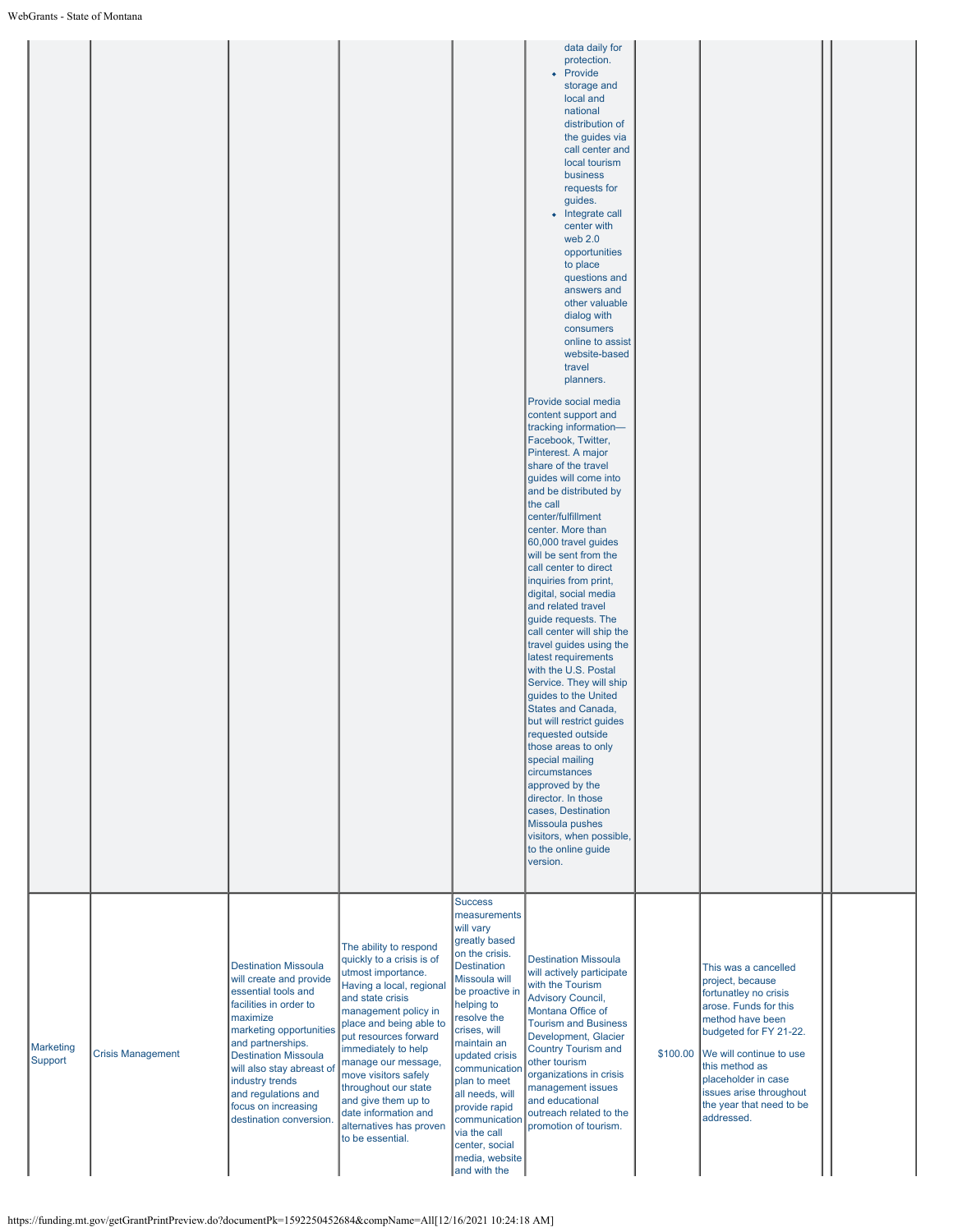|                             |                                              |                                                                                                                                                                                                                                                                                                                             |                                                                                                                                                                                                         | media.                                                                                                                                                                                                                    |                                                                                                                                                                                                                                                                                                                                                                                                                                                                                                                                                                                                                                                                                                                                                                                                                                                                                                                                                                                                                                                                                       |            |                                                                                                                                                                                                                                                                                                                                                                                                                                                                                               |  |
|-----------------------------|----------------------------------------------|-----------------------------------------------------------------------------------------------------------------------------------------------------------------------------------------------------------------------------------------------------------------------------------------------------------------------------|---------------------------------------------------------------------------------------------------------------------------------------------------------------------------------------------------------|---------------------------------------------------------------------------------------------------------------------------------------------------------------------------------------------------------------------------|---------------------------------------------------------------------------------------------------------------------------------------------------------------------------------------------------------------------------------------------------------------------------------------------------------------------------------------------------------------------------------------------------------------------------------------------------------------------------------------------------------------------------------------------------------------------------------------------------------------------------------------------------------------------------------------------------------------------------------------------------------------------------------------------------------------------------------------------------------------------------------------------------------------------------------------------------------------------------------------------------------------------------------------------------------------------------------------|------------|-----------------------------------------------------------------------------------------------------------------------------------------------------------------------------------------------------------------------------------------------------------------------------------------------------------------------------------------------------------------------------------------------------------------------------------------------------------------------------------------------|--|
| <b>Marketing</b><br>Support | <b>TAC/Governor's Conference</b><br>meetings | <b>Destination Missoula</b><br>will create and provide<br>essential tools and<br>facilities in order to<br>maximize<br>marketing opportunities<br>and partnerships.<br><b>Destination Missoula</b><br>will also stay abreast of<br>industry trends<br>and regulations and<br>focus on increasing<br>destination conversion. | Professional<br>development with<br>MOTBD keeps our staf<br>aware of new industry<br>rules, regulations and<br>trends. A more<br>professional and<br>knowledgeable staff<br>leads to a stronger<br>DMO. | <b>Success will</b><br>be measured<br>by meeting<br>and<br>conference<br>attendance<br>and<br>incorporation<br>of new rules,<br>regulations<br>and trends in<br>daily<br>operations of<br><b>Destination</b><br>Missoula. | <b>Destination Missoula</b><br>will set aside funds for<br>key personnel to<br>attend TAC meetings<br>and the annual<br><b>Governor's Conference</b><br>on Tourism &<br>Recreation in order to<br>stay abreast of industry<br>rules, regulations and<br>trends.                                                                                                                                                                                                                                                                                                                                                                                                                                                                                                                                                                                                                                                                                                                                                                                                                       | \$1,161.16 | We met our objective.<br>Key personnel attended<br><b>TAC meetings virtually</b><br>during COVID. They were<br>able to report back to staff<br>and the board on industry<br>rules, regulations and<br>trends to better our<br>organization.<br>Unfortunately, the<br>Governor's Conference<br>on Tourism was cancelled<br>this year due to COVID.<br>We hope to attend next<br>spring.<br>We will continue to use<br>this method, because it<br>helps us achieve our<br>marketing plan goals. |  |
|                             |                                              |                                                                                                                                                                                                                                                                                                                             |                                                                                                                                                                                                         |                                                                                                                                                                                                                           | <b>Destination Missoula</b><br>will maintain a full-time,<br>year-round travel<br>counselor for our VIC<br>during regular office<br>hours, whose<br>responsibilities may<br>include but are not<br>limited to:<br>• Responding to<br>tourism<br>inquiries in<br>person, via<br>phone, email,<br>fax and letter.<br>• Compiling and<br>inputting data<br>into the<br>computer<br>regarding<br>information on<br>visitation,<br>calendar of<br>events, local<br>hotels and<br>other related<br>tourism<br>businesses.<br><b>Destination</b><br>Missoula will<br>use a<br>professional<br><b>CRM</b> system<br>to track this<br>information.<br>• Making lists of<br>businesses to<br>contact about<br>tourism<br>concerns.<br>• Researching<br>information for<br>guests.<br>Ordering,<br>storing and<br>stocking<br>brochures and<br>maps from<br>attractions,<br>hotels, and<br>other tourism-<br>related<br>businesses.<br><b>Destination</b><br>Missoula will<br>use a<br>professional<br><b>CRM</b> system<br>to inventory<br>and track our<br>brochure<br>usage.<br>• Maintaining |            |                                                                                                                                                                                                                                                                                                                                                                                                                                                                                               |  |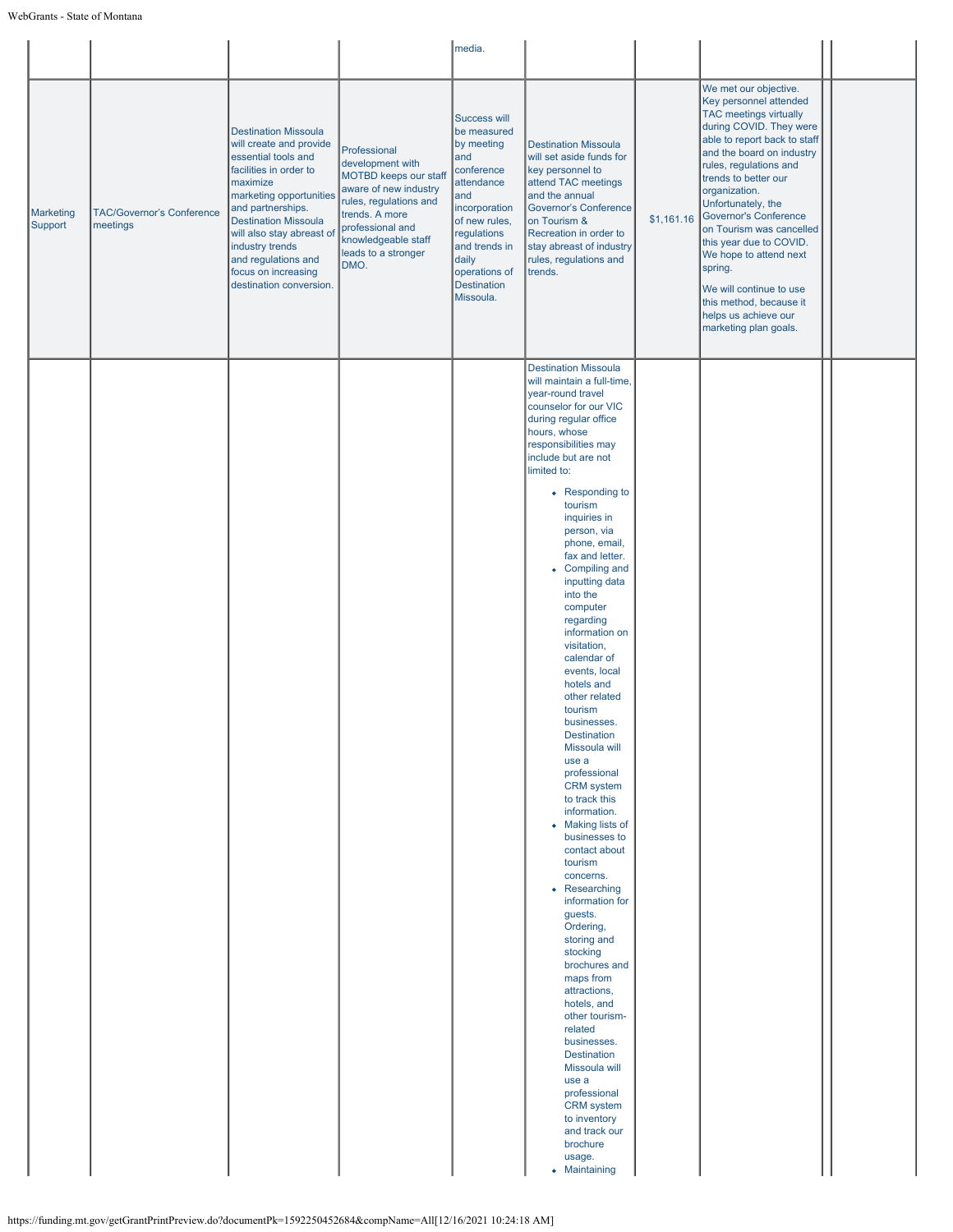|  | Marketing<br>Support | <b>VIC</b><br>Funding/Staffing/Signage | <b>Destination Missoula</b><br>will create and provide<br>essential tools and<br>facilities in order to<br>maximize<br>marketing opportunities<br>and partnerships.<br><b>Destination Missoula</b><br>will also stay abreast of<br>industry trends<br>and regulations and<br>focus on increasing<br>destination conversion. | <b>ITRR research shows</b><br>when visitors have<br>personal interaction<br>with travel counselors, it<br>increases the ability to<br>tailor a visitor's<br>experience and give<br>them many options of<br>what to see and do in a<br>community that they<br>would not otherwise<br>have known about. This<br>increases the length of<br>their stay. | <b>Success will</b><br>be measured<br>by staffing the<br>visitor center<br>including<br>extended<br>hours during<br>peak season. | • Conceiving<br>and<br>developing<br>area-wide<br>tours and<br>support<br>materials for<br>tours.<br>• Serving as<br>support staff<br>for the<br>Montana<br>visitor<br>information<br>website.<br>• Maintaining<br><b>VIC</b><br>scheduling.<br>• Producing<br>training and<br>other<br>familiarization<br>activities with<br>all the<br>attractions in<br>area for<br>frontline staff<br>in order to give<br>the visitor a<br>more personal<br>and<br>knowledgeable<br>view of what<br>Missoula has<br>to offer.<br>• Maintaining a<br>thorough<br>knowledge of<br>the content of<br>all Montana<br>guides and<br>brochures,<br>which the VIC<br>has in its<br>racks, and<br>area-wide<br>special events<br>in order to<br>intelligently<br>converse with<br>visitors of all<br>ages. VIC staff<br>should know<br>road<br>conditions, any<br>construction<br>areas and<br>suggested<br>alternate<br>routes. Staff<br>should also be<br>aware of<br>alternative<br>things to do in<br>case of<br>weather<br>conditions. DM<br>will also hire<br>staff during<br>peak visitor<br>seasons to<br>cover the VIC<br>during non-<br>office hours:<br>Staff will assist<br>visitors for two<br>hours after<br>building<br>closing time,<br>Monday<br>through Friday,<br>and for eight<br>hours<br>Saturday and<br>five hours<br>Sunday, from<br>July 1 through | \$31,200.00 | Our objective was met.<br>The visitor center was<br>staffed year-round eight<br>hours a day on weekdays<br>from $9$ a.m. to $5$ p.m.<br>Hours were extended<br>during peak seasons to 9<br>a.m. to 7 p.m. on<br>weekdays, 9 a.m. to 5<br>p.m. on Saturdays and 10<br>a.m. to 3 p.m. on<br>Sundays.<br>There were 1,920 visitors,<br>which is on par with<br>visitors numbers from last<br>year. This doesn't take<br>into account the visitors<br>that didn't want to sign<br>our guest log or ones that<br>we didn't get the chance<br>to ask to fill out the log<br>when the center was very<br>busy. Visitation to the<br>center increases<br>dramatically during peak<br>travel season. This<br>project will be continued<br>with staffing year-round<br>because visitors have<br>travel questions that need<br>to be addressed in-<br>person. Additionally, if a<br>visitor stops into a VIC,<br>they are more likely to<br>spend more time in a<br>community.<br>The top ten points of US<br>visitor origin from greatest<br>to least:<br>Washington<br>California<br>Florida<br>Oregon<br>Arizona<br><b>Texas</b><br><b>Minnesota</b><br>Colorado<br><b>Illinois</b><br>Michigan<br>The top five points of<br>foreign visitor origin from<br>greatest to least:<br><b>United States</b><br>Spain<br>Germany<br>Israel<br><b>Puerto Rico</b><br>Year-round staff also<br>answers phone inquiries.<br>Additionally, they assist<br>with visitors and groups.<br>We will continue to use<br>this method, because it<br>helps us achieve our<br>marketing plan goals. |  |
|--|----------------------|----------------------------------------|-----------------------------------------------------------------------------------------------------------------------------------------------------------------------------------------------------------------------------------------------------------------------------------------------------------------------------|------------------------------------------------------------------------------------------------------------------------------------------------------------------------------------------------------------------------------------------------------------------------------------------------------------------------------------------------------|----------------------------------------------------------------------------------------------------------------------------------|---------------------------------------------------------------------------------------------------------------------------------------------------------------------------------------------------------------------------------------------------------------------------------------------------------------------------------------------------------------------------------------------------------------------------------------------------------------------------------------------------------------------------------------------------------------------------------------------------------------------------------------------------------------------------------------------------------------------------------------------------------------------------------------------------------------------------------------------------------------------------------------------------------------------------------------------------------------------------------------------------------------------------------------------------------------------------------------------------------------------------------------------------------------------------------------------------------------------------------------------------------------------------------------------------------------------------------------------------------|-------------|--------------------------------------------------------------------------------------------------------------------------------------------------------------------------------------------------------------------------------------------------------------------------------------------------------------------------------------------------------------------------------------------------------------------------------------------------------------------------------------------------------------------------------------------------------------------------------------------------------------------------------------------------------------------------------------------------------------------------------------------------------------------------------------------------------------------------------------------------------------------------------------------------------------------------------------------------------------------------------------------------------------------------------------------------------------------------------------------------------------------------------------------------------------------------------------------------------------------------------------------------------------------------------------------------------------------------------------------------------------------------------------------------------------------------------------------------------------------------------------------------------------------------------------------------------------------------|--|
|--|----------------------|----------------------------------------|-----------------------------------------------------------------------------------------------------------------------------------------------------------------------------------------------------------------------------------------------------------------------------------------------------------------------------|------------------------------------------------------------------------------------------------------------------------------------------------------------------------------------------------------------------------------------------------------------------------------------------------------------------------------------------------------|----------------------------------------------------------------------------------------------------------------------------------|---------------------------------------------------------------------------------------------------------------------------------------------------------------------------------------------------------------------------------------------------------------------------------------------------------------------------------------------------------------------------------------------------------------------------------------------------------------------------------------------------------------------------------------------------------------------------------------------------------------------------------------------------------------------------------------------------------------------------------------------------------------------------------------------------------------------------------------------------------------------------------------------------------------------------------------------------------------------------------------------------------------------------------------------------------------------------------------------------------------------------------------------------------------------------------------------------------------------------------------------------------------------------------------------------------------------------------------------------------|-------------|--------------------------------------------------------------------------------------------------------------------------------------------------------------------------------------------------------------------------------------------------------------------------------------------------------------------------------------------------------------------------------------------------------------------------------------------------------------------------------------------------------------------------------------------------------------------------------------------------------------------------------------------------------------------------------------------------------------------------------------------------------------------------------------------------------------------------------------------------------------------------------------------------------------------------------------------------------------------------------------------------------------------------------------------------------------------------------------------------------------------------------------------------------------------------------------------------------------------------------------------------------------------------------------------------------------------------------------------------------------------------------------------------------------------------------------------------------------------------------------------------------------------------------------------------------------------------|--|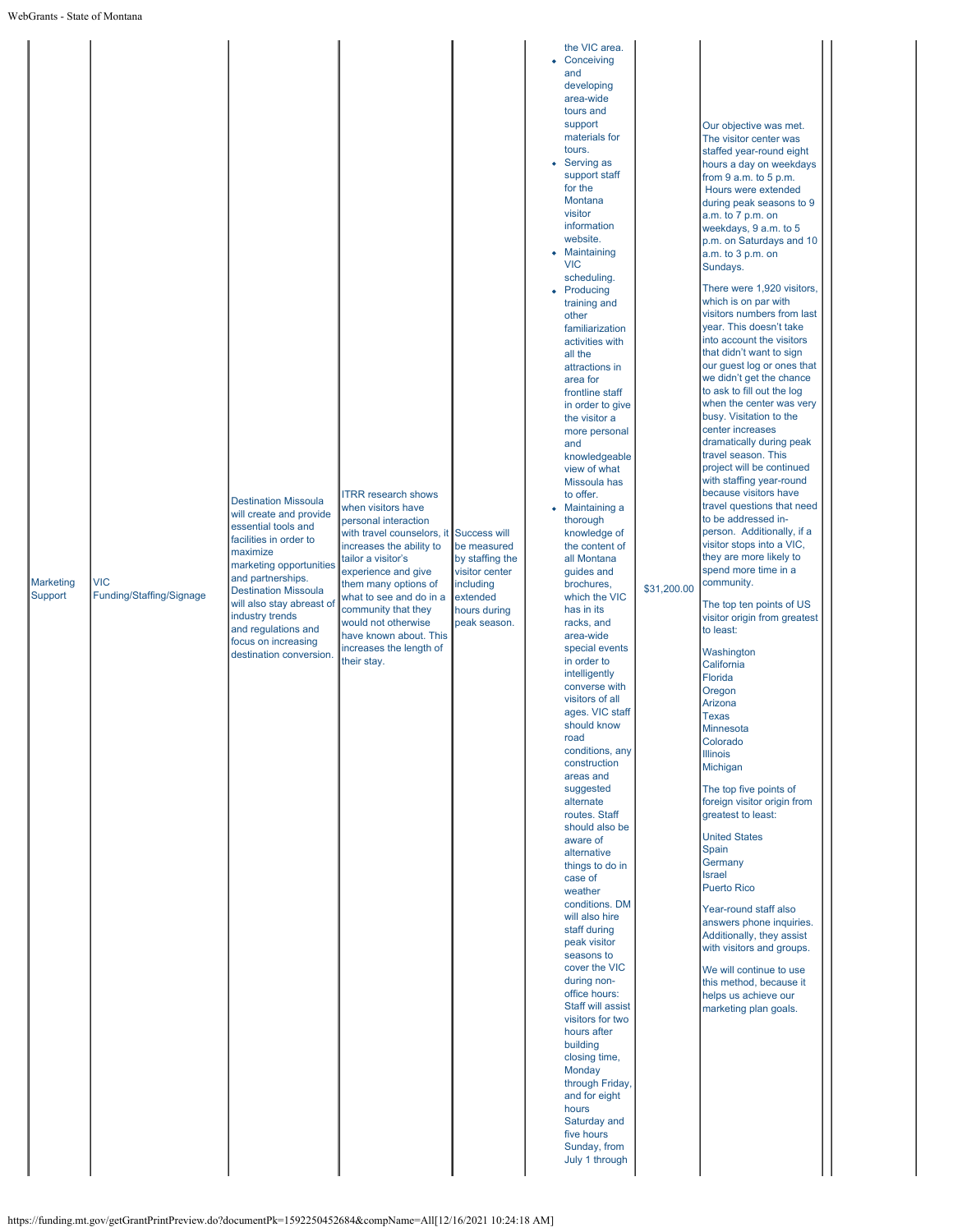|                      |                                               |                                                                                                                                                                                                                                                                                                                             |                                                                                                                                                                                                                                                                                                                                                                |                                                                                                                                  | the end of<br>September<br>2019, and May<br>1 through June<br>30, 2020. Staff<br>will be given a<br>training period<br>with full-time<br>staff present<br>and also have<br>an additional<br>120 hours that<br>may be used<br>throughout the<br>year to cover<br>during large<br>events with<br>busy visitation<br>and for full-<br>time staff<br>vacations.<br>• Keeping<br>statistics about<br>how many<br>visitors<br>requested<br>information<br>and home<br>states of<br>visitors.<br>• Keeping track<br>of the number<br>of bulk<br>requests filled.<br>• Packaging<br>visitor packets<br>for bulk<br>requests from<br>conventions,<br>meetings and<br>other groups.<br>These hours<br>are not<br>covered by the<br><b>Destination</b><br><b>Missoula</b><br>regular staff.<br><b>Destination</b><br><b>Missoula</b><br>wants to be<br>sure visitors<br>feel welcome<br>and know what<br>is available to<br>them, even if<br>they arrive<br>outside our<br>regular hours. |            |                                                                                                                                                                                                                                                                                                                                                                                                                                                                                                                                                                                                                                                                                                                                                |                                                |
|----------------------|-----------------------------------------------|-----------------------------------------------------------------------------------------------------------------------------------------------------------------------------------------------------------------------------------------------------------------------------------------------------------------------------|----------------------------------------------------------------------------------------------------------------------------------------------------------------------------------------------------------------------------------------------------------------------------------------------------------------------------------------------------------------|----------------------------------------------------------------------------------------------------------------------------------|--------------------------------------------------------------------------------------------------------------------------------------------------------------------------------------------------------------------------------------------------------------------------------------------------------------------------------------------------------------------------------------------------------------------------------------------------------------------------------------------------------------------------------------------------------------------------------------------------------------------------------------------------------------------------------------------------------------------------------------------------------------------------------------------------------------------------------------------------------------------------------------------------------------------------------------------------------------------------------|------------|------------------------------------------------------------------------------------------------------------------------------------------------------------------------------------------------------------------------------------------------------------------------------------------------------------------------------------------------------------------------------------------------------------------------------------------------------------------------------------------------------------------------------------------------------------------------------------------------------------------------------------------------------------------------------------------------------------------------------------------------|------------------------------------------------|
| Marketing<br>Support | <b>Digital Asset</b><br>Management/Aquisition | <b>Destination Missoula</b><br>will create and provide<br>essential tools and<br>facilities in order to<br>maximize<br>marketing opportunities<br>and partnerships.<br><b>Destination Missoula</b><br>will also stay abreast of<br>industry trends<br>and regulations and<br>focus on increasing<br>destination conversion. | <b>ITRR research shows</b><br>when visitors have<br>personal interaction<br>with travel counselors, it<br>increases the ability to<br>tailor a visitor's<br>experience and give<br>them many options of<br>what to see and do in a<br>community that they<br>would not otherwise<br>have known about. This software.<br>increases the length of<br>their stay. | Success will<br>be measured<br>by continuing<br>to use<br>Simpleview as<br>our inventory<br>and visitor<br>information<br>center | <b>Destination Missoula</b><br>uses SimpleView. This<br>will enable our Visitor<br><b>Services Coordinator</b><br>to track visitors with<br>greater accuracy and<br>generate much more<br>detailed visitor reports.<br>We will create a<br>simple form that<br>visitors can type their<br>information into on an<br>iPad. The information<br>will automatically be<br>inputted into<br>SimpleView, thereby<br>saving our staff time<br>with data entry.                                                                                                                                                                                                                                                                                                                                                                                                                                                                                                                        | \$2,500.00 | Our objective was<br>met. The Simpleview<br>software allows us to<br>improve efficiency and<br>accuracy of data<br>collections that results in<br>better inventory control of<br>information distribution in<br>the Visitor Information<br>Center as from visitor<br>requests. The Simpleview<br>inventory module<br>streamlines the inventory<br>we have in stock for<br>visitors, including visitor<br>guides and brochures. It<br>has many reporting<br>functions, so we can pull<br>better data about who our<br>visitors are and how that<br>relates to our marketing<br>efforts. We tracked the<br>number of visitors to the<br>Visitor Information Center,<br>the # in the party and<br>where they are from. See<br>attached reporting. | FY20-21 Visitor<br>and Literature<br>Data.xlsx |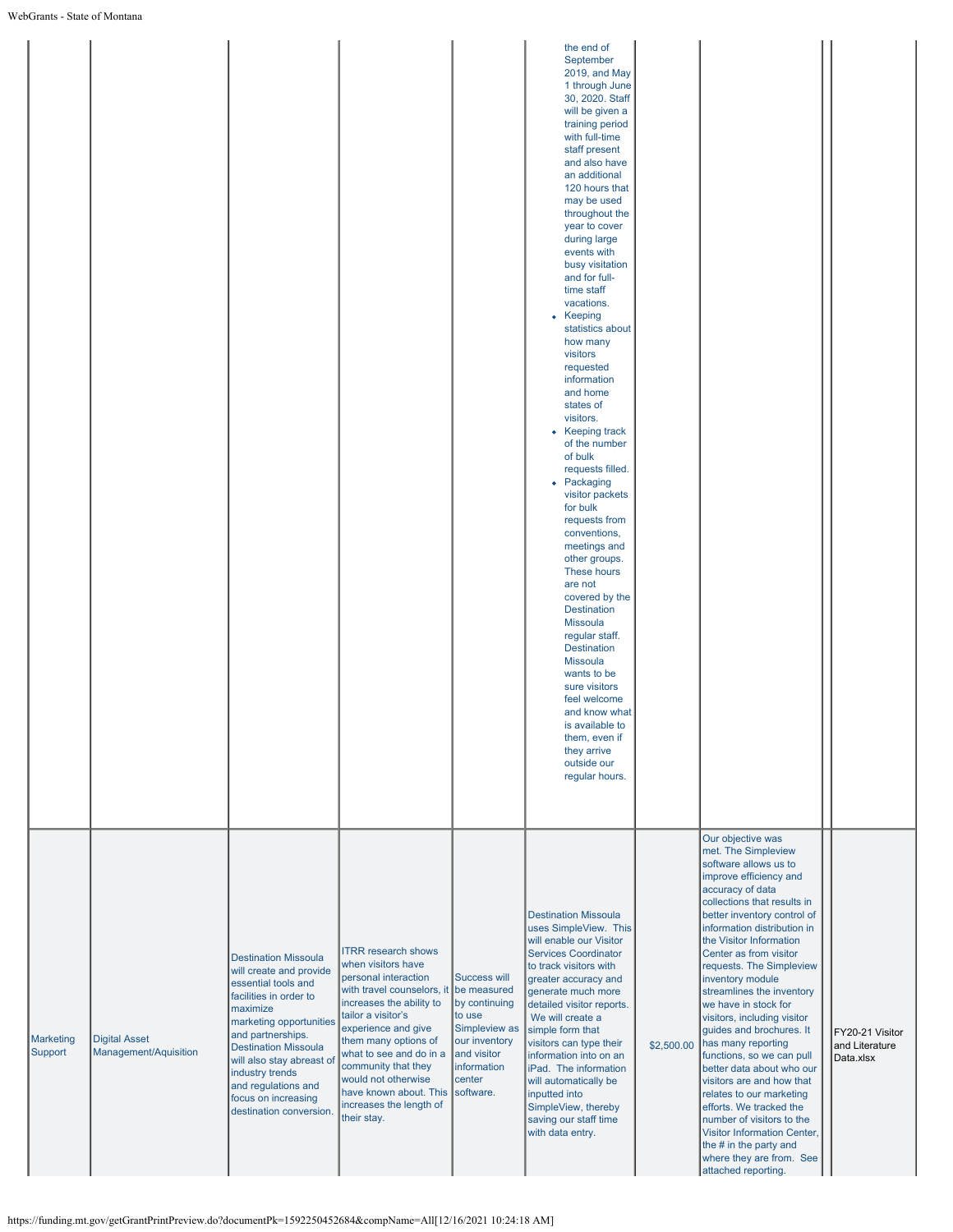|                  |                                           |                                                                                                                                                                                        |                                                                                                                                                                                                                                                                                                                                                                                                        |                                                                                                                                    |                                                                                                                                                                                                                                                                                                                                                                                                                                                                                                                                                                                                                                                                                                                                                                                                                                                                                                                                                                                                                                                                                                                                                                                                                                                                                                                                                                                                                                                                                                                                                                                                                                                                                                                                                                                                                                                                                                            |            | We will continue to use<br>this method, because it<br>helps us achieve our<br>marketing plan goals.                                                                                                                                                                                                                                                                                                                                                                                                                                                                                                                                                                                                                                                                                                                                                                                                                                                                                                                                                                                                                                                                                                                                                                                                                                       |  |
|------------------|-------------------------------------------|----------------------------------------------------------------------------------------------------------------------------------------------------------------------------------------|--------------------------------------------------------------------------------------------------------------------------------------------------------------------------------------------------------------------------------------------------------------------------------------------------------------------------------------------------------------------------------------------------------|------------------------------------------------------------------------------------------------------------------------------------|------------------------------------------------------------------------------------------------------------------------------------------------------------------------------------------------------------------------------------------------------------------------------------------------------------------------------------------------------------------------------------------------------------------------------------------------------------------------------------------------------------------------------------------------------------------------------------------------------------------------------------------------------------------------------------------------------------------------------------------------------------------------------------------------------------------------------------------------------------------------------------------------------------------------------------------------------------------------------------------------------------------------------------------------------------------------------------------------------------------------------------------------------------------------------------------------------------------------------------------------------------------------------------------------------------------------------------------------------------------------------------------------------------------------------------------------------------------------------------------------------------------------------------------------------------------------------------------------------------------------------------------------------------------------------------------------------------------------------------------------------------------------------------------------------------------------------------------------------------------------------------------------------------|------------|-------------------------------------------------------------------------------------------------------------------------------------------------------------------------------------------------------------------------------------------------------------------------------------------------------------------------------------------------------------------------------------------------------------------------------------------------------------------------------------------------------------------------------------------------------------------------------------------------------------------------------------------------------------------------------------------------------------------------------------------------------------------------------------------------------------------------------------------------------------------------------------------------------------------------------------------------------------------------------------------------------------------------------------------------------------------------------------------------------------------------------------------------------------------------------------------------------------------------------------------------------------------------------------------------------------------------------------------|--|
| <b>Publicity</b> | <b>Press Promotions/Media</b><br>Outreach | <b>Destination Missoula</b><br>will use the latest social<br>media in combination<br>with traditional media<br>to increase brand<br>exposure with<br>proactive strategic<br>messaging. | <b>Press Promotion/Media</b><br>Outreach is a good<br>return on investment.<br>Here are our stats from<br>FY 18-19.<br>$$1,277,933$ in<br>earned media<br>$\bullet$ 6.5 Million<br>impressions<br>$-299.100$<br><b>Engagements</b><br>$-1,381,500$<br><b>Million potential</b><br>viewers<br>exposed to<br><b>Destination</b><br>Missoula<br>• 140 Articles<br>mentioning<br>"Destination<br>Missoula" | <b>Success will</b><br>be measured<br>by purchasing<br>and continuing<br>to use Cision<br>software to<br>manage our<br>PR efforts. | <b>Destination Missoula</b><br>and the Missoula<br><b>Tourism Business</b><br><b>Improvement District</b><br>have contracted and<br>partnered with Windfall<br>for public relations<br>services. These<br>services include<br>production of a<br>media/press kit to<br>include<br>interchangeable<br>information on sports,<br>group travel, events<br>and conference<br>planning, press<br>releases and story<br>pitches to appropriate<br>publications in drive<br>and direct flight<br>markets. These<br>storylines are directed<br>to appropriate writers<br>and publications to<br>bolster paid media<br>endeavors and meet<br>the goal of driving<br>shoulder season<br>business. Destination<br>Missoula will produce<br>press boxes that will<br>be sent directly to<br>niche influencers who<br><b>Destination Missoula</b><br>wants to attract. These<br>boxes serve as a<br>unique and fun<br>introduction to<br>Missoula and the PR<br>team. Destination<br>Missoula is partnering<br>with the music venues<br>in Missoula to help<br>promote the emerging<br>live-music scene,<br>including summer<br>concert giveaways.<br><b>Destination Missoula</b><br>will arrange and<br>execute a press trip<br>with music-focused<br>travel writers to help<br>get the word out about<br>music in Missoula and<br>to entice music lovers<br>to travel to Missoula to<br>experience it for<br>themselves.<br><b>Destination Missoula</b><br>will also work in<br>partnership with the<br>Montana Office of<br><b>Tourism and Business</b><br>Development, Glacier<br><b>Country Tourism and</b><br>other industry partners<br>to directly promote<br>Montana and Missoula<br>to media partners<br>throughout the<br>Northwest. Our digital<br>influencer recruitment<br>strategy will be<br>boosted by the use of<br>Cision for prospecting,<br>social media planning<br>and earned media<br>tracking. | \$7,000.00 | No Bed Tax dollars were<br>used to pay for FAMs,<br>travel writers, etc. Bed<br>Tax dollars were used to<br>purchase Cision Software<br>to track the efforts of<br>these initiatives<br>We planned a virtual FAM<br>for meeting planners with<br>Glacier Country. We<br>shared information about<br>our organizations,<br>venues, COVID safety<br>protocol,<br>accommodations, our<br>meeting planner support<br>information and some of<br>our unique attractions.<br>We created 3 videos and<br>highlighted some of our<br>arts and culture scene,<br>our breweries, and our<br>culinary scene in<br>Missoula.<br>We set the stage by<br>sending out swag boxes<br>with fun and delicious<br>Montana made products<br>to the first 50 planners to<br>register for the event.<br>There were 58 registered<br>and 48 planners attended<br>the live event. The post-<br>event survey indicated<br>that 95% of the<br>respondents were either<br>somewhat likely, very<br>likely or extremely likely to<br>consider sending an RFP<br>for a meeting in Missoula<br>after attending the virtual<br>FAM.<br>We purchased and used<br>Cision software to keep<br>us informed about stories<br>that are being written<br>about Missoula.<br>We will continue to use<br>this method, because it<br>helps us achieve our<br>marketing plan goals. |  |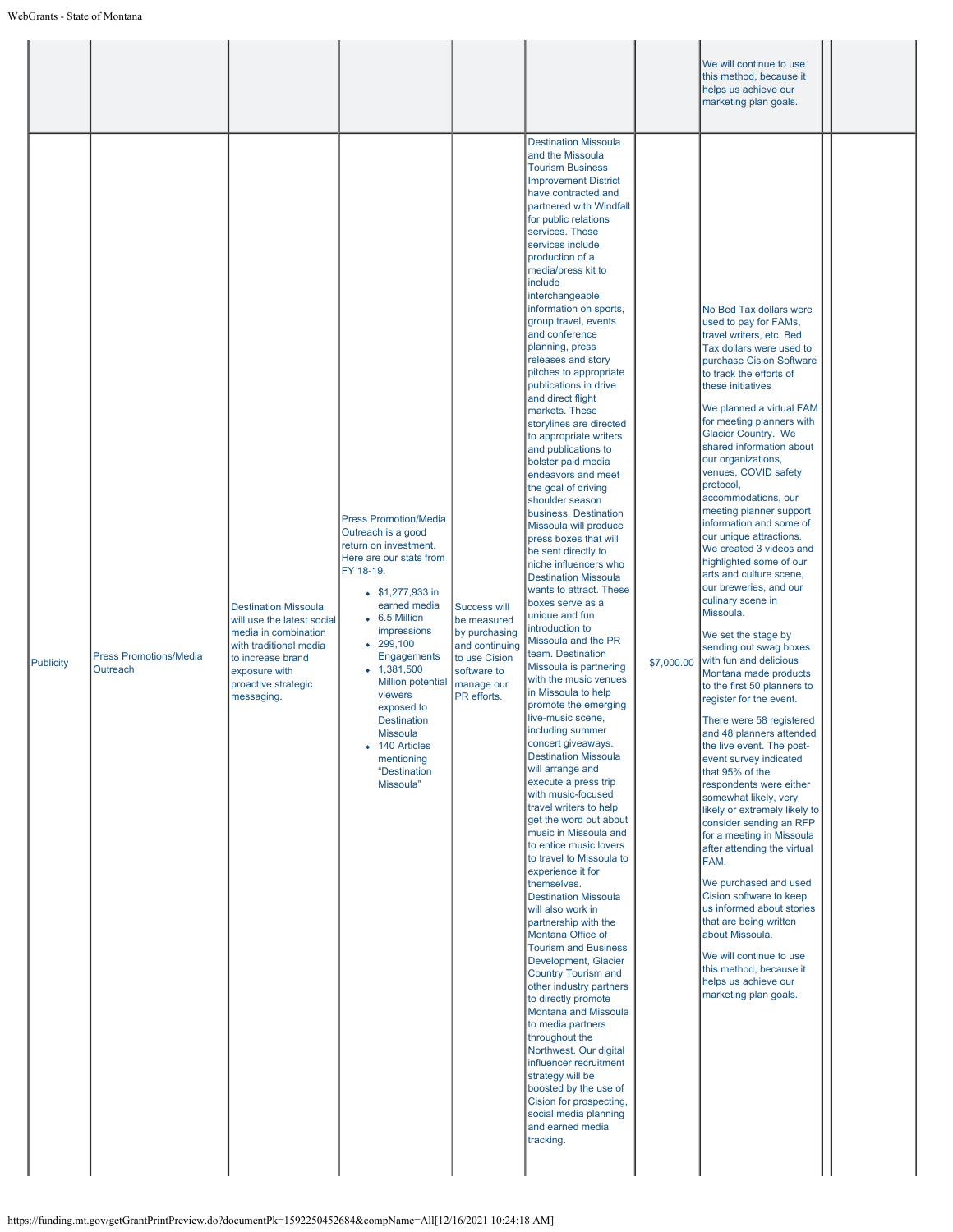## *Markething Method Evaluation Attachments*

| <b>Attachment 1</b>  | Budget to Actual Pie Chart for Webgrants.xlsx |
|----------------------|-----------------------------------------------|
| <b>Attachment 2</b>  |                                               |
| <b>Attachment 3</b>  |                                               |
| <b>Attachment 4</b>  |                                               |
| <b>Attachment 5</b>  |                                               |
| <b>Attachment 6</b>  |                                               |
| <b>Attachment 7</b>  |                                               |
| <b>Attachment 8</b>  |                                               |
| <b>Attachment 9</b>  |                                               |
| <b>Attachment 10</b> |                                               |
|                      |                                               |

# *Marketing Method Budget*

| <b>Marketing Segment</b> | <b>Marketing Method</b>                    | Bed tax funded budget | Non bed tax funded budget (optional) |
|--------------------------|--------------------------------------------|-----------------------|--------------------------------------|
| Consumer                 | <b>Print Advertising</b>                   | \$107,987.34          | \$0.00                               |
| <b>Consumer</b>          | <b>Opportunity Marketing</b>               | \$34,316.90           | \$0.00                               |
| <b>Consumer</b>          | <b>Joint Ventures</b>                      | \$1,000.00            | \$0.00                               |
| <b>Consumer</b>          | <b>Search Engine Optimization</b>          | \$7,000.00            | \$0.00                               |
| <b>Consumer</b>          | Electronic Adv - Newsletter, E-blast       | \$21,000.00           | \$0.00                               |
| <b>Consumer</b>          | Photo/Video Library                        | \$100.00              | \$0.00                               |
| Consumer                 | <b>Online/Digital Advertising</b>          | \$17,000.00           | \$0.00                               |
|                          |                                            | \$188,404.24          | \$0.00                               |
| <b>Marketing Support</b> | Administration                             | \$59,948.00           | \$0.00                               |
| <b>Marketing Support</b> | <b>DMO Program Participation</b>           | \$7,900.00            | \$0.00                               |
| <b>Marketing Support</b> | Fulfillment/Telemarketing/Call Center      | \$44,856.00           | \$0.00                               |
| <b>Marketing Support</b> | <b>Crisis Management</b>                   | \$100.00              | \$0.00                               |
| <b>Marketing Support</b> | <b>TAC/Governor's Conference meetings</b>  | \$1,161.16            | \$0.00                               |
| <b>Marketing Support</b> | VIC Funding/Staffing/Signage               | \$31,200.00           | \$0.00                               |
| <b>Marketing Support</b> | <b>Digital Asset Management/Aquisition</b> | \$2,500.00            | \$0.00                               |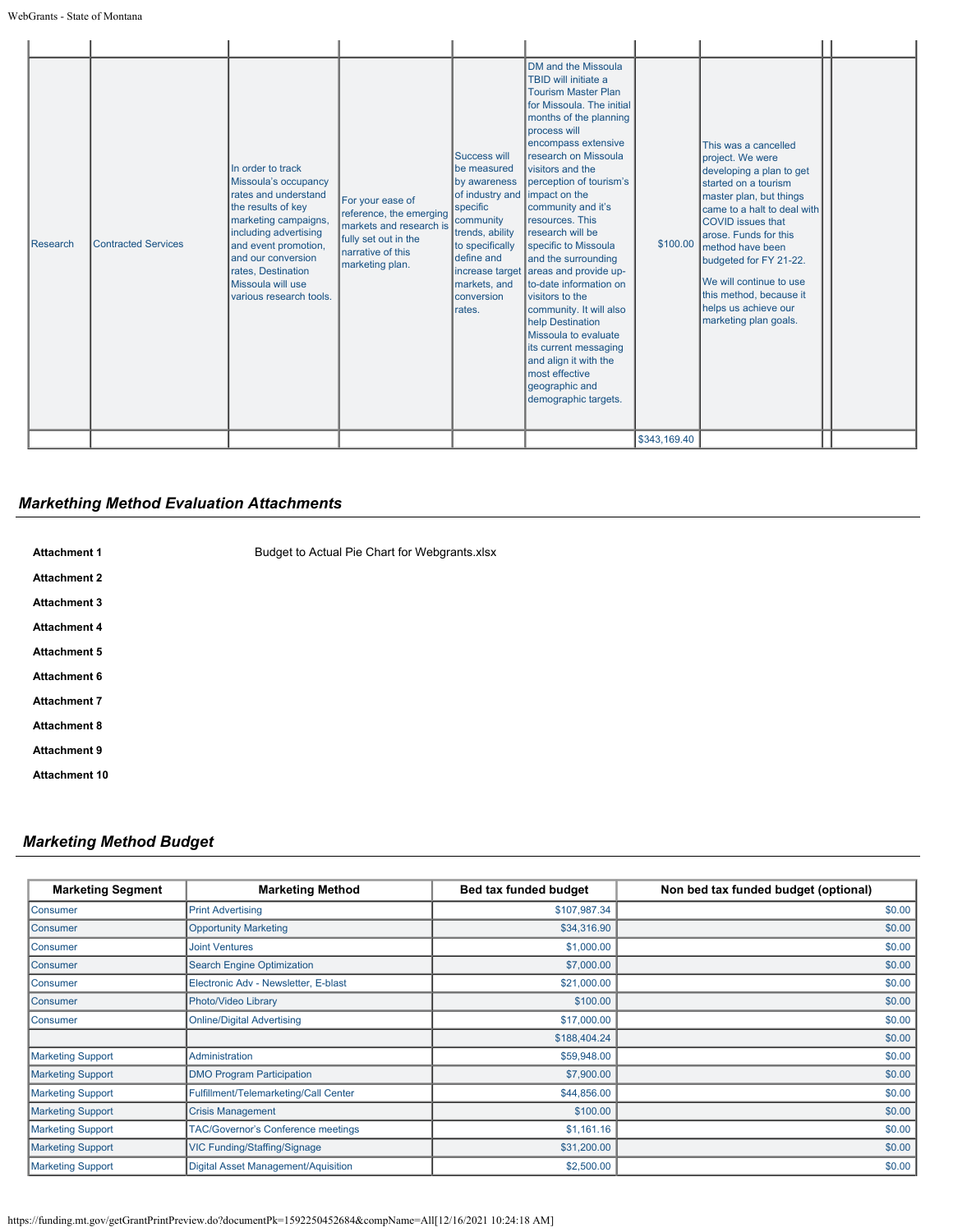|           |                                 | \$147,665.16 | \$0.00 |
|-----------|---------------------------------|--------------|--------|
| Publicity | Press Promotions/Media Outreach | \$7,000.00   | \$0.00 |
|           |                                 | \$7,000.00   | \$0.00 |
| Research  | <b>Contracted Services</b>      | \$100.00     | \$0.00 |
|           |                                 | \$100.00     | \$0.00 |
|           |                                 | \$343,169.40 | \$0.00 |

# *Miscellaneous Attachments*

| <b>Description</b>                           | <b>File Name</b>                      | <b>File Size</b> |
|----------------------------------------------|---------------------------------------|------------------|
| 2020-21 Budget Strategy Overview             | 2020-21 Budget Strategy Overview.docx | 16 KB            |
| Destination Missoula FY 20-21 Marketing Plan | DM 2020-21 Marketing Plan 050120.pdf  | 2.8 MB           |
| Narrative Budget Page 1 - 15%                | Narrative Budget Page 1 - 15% docx    | 52 KB            |
| Narrative Budget Page 2 - 15%                | Narrative Budget Page 2 - 15% docx    | 15 KB            |
| Co-op Pie Charts                             | Ple Charts.docx                       | 71 KB            |

# *Reg/CVB Required Documents*

| <b>Description</b>               | <b>File Name</b>              | <b>File Size</b> |
|----------------------------------|-------------------------------|------------------|
| <b>Required Signed Documents</b> | Required Documents Signed.pdf | 414 KB           |